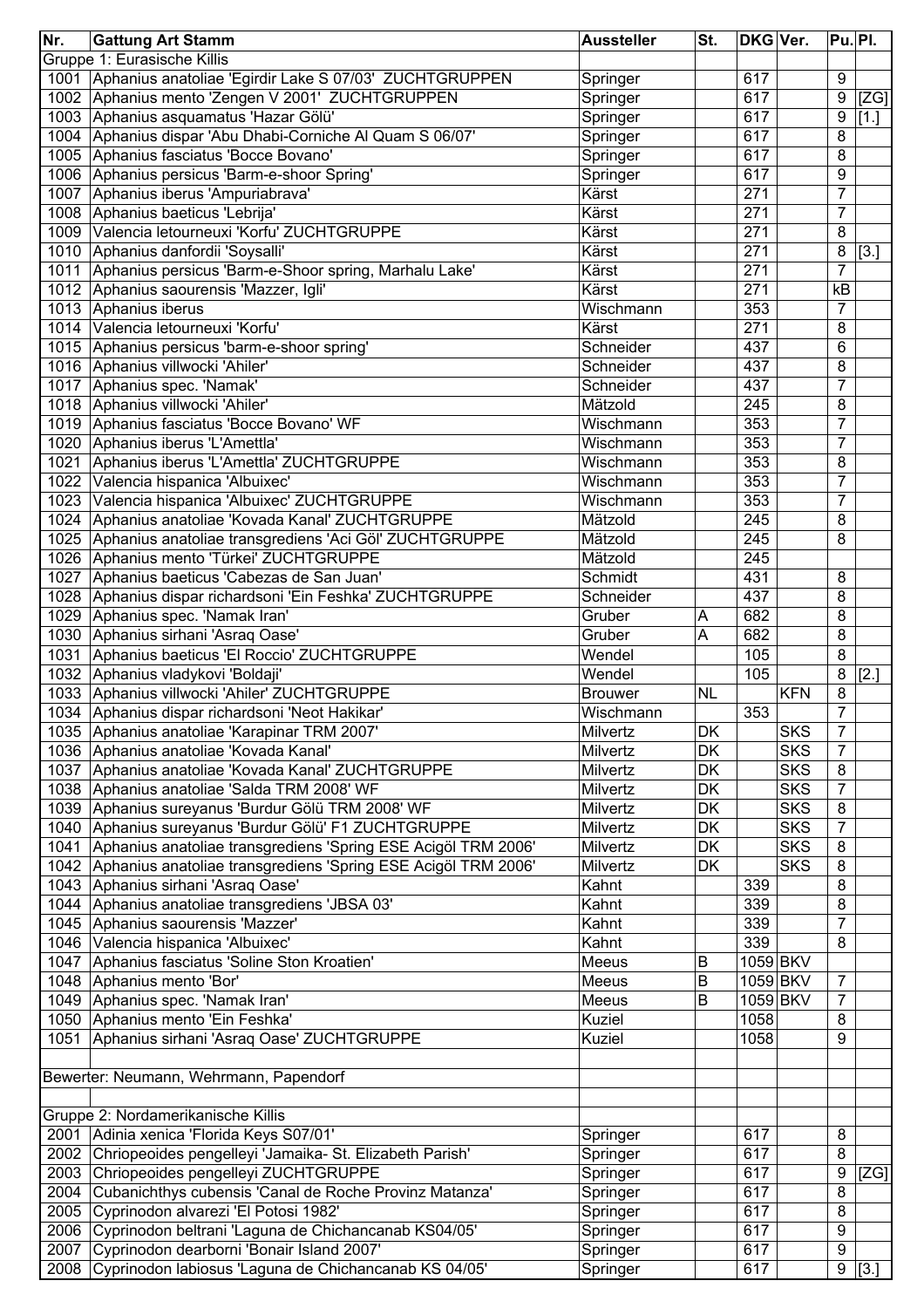| Nr.  | <b>Gattung Art Stamm</b>                                                | <b>Aussteller</b> | St. | DKG Ver. |            | Pu. Pl.          |                      |
|------|-------------------------------------------------------------------------|-------------------|-----|----------|------------|------------------|----------------------|
| 2009 | Cyprinodon laciniatus 'Bahamas 2006'                                    | Springer          |     | 617      |            | 9                |                      |
| 2010 | Cyprinodon elegans 'Balmorhea State Park'                               | Springer          |     | 617      |            | 8                |                      |
| 2011 | Cubanichthys cubensis 'Canal de Roche Provinz Matanza'                  | Springer          |     | 617      |            | 9                |                      |
| 2012 | Cyprinodon meeki 'Ciudad de Durango S06/03'                             | Springer          |     | 617      |            | 8                |                      |
| 2013 | Cyprinodon nevadensis 'Saratoga Springs'                                | Springer          |     | 617      |            | 8                |                      |
| 2014 | Cyprinodon macrolepis 'Hacienda Dolores PSS 07/01'                      | Springer          |     | 617      |            | 9                |                      |
| 2015 | Cyprinodon macularius 'Salton Sea'                                      | Springer          |     | 617      |            | 9                |                      |
| 2016 | Cyprinodon simus 'Laguna de Chichancanab 1998'                          | Springer          |     | 617      |            | 9                |                      |
| 2017 | Fundulus cingulatus                                                     | Springer          |     | 617      |            | 8                |                      |
| 2018 | Cyprinodon artifrons '27km east Progresso KS04/05'                      | Springer          |     | 617      |            | 8                |                      |
| 2019 | Cyprinodon variegatus riverendi 'Laguna de Tienda Cuba S 10/06'         | Springer          |     | 617      |            | 9                |                      |
| 2020 | Cyprinodon verecundus 'Laguna de Chichancanab KS 04/05'                 | Springer          |     | 617      |            | 9                |                      |
| 2021 | Cyprinodon veronicae 'Aramberri'                                        |                   |     | 617      |            | 8                |                      |
|      |                                                                         | Springer          |     | 617      |            | 9                |                      |
| 2022 | Lucania parva 'Tampa Bay S 07/01'                                       | Springer          |     |          |            |                  |                      |
| 2023 | Fundulus olivaceus 'Cotton Bridge - Blackwater River, FL'               | Kärst             |     | 271      |            | 8                |                      |
| 2024 | Fundulus olivaceus 'Cotton Bridge, Blackwater River, FL' ZUCHTGRUFKärst |                   |     | 271      |            | 8                |                      |
| 2025 | Lucania parva 'Black Point Wildlife Drive, FL'                          | Kärst             |     | 271      |            | 8                |                      |
| 2026 | Leptolucania ommata 'Cedar Creek, FL'                                   | Kärst             |     | 271      |            | 8                |                      |
| 2027 | Leptolucania ommata 'Cedar Creek, FL' ZUCHTGRUPPE                       | Kärst             |     | 271      |            | 8                |                      |
| 2028 | Cyprinodon veronicae 'Charco Azul'                                      | Schneider         |     | 437      |            | 9                |                      |
| 2029 | Cyprinodon pecosensis 'Bottomless Lakes'                                | Springer          |     | 617      |            | 9                |                      |
| 2030 | Fundulus chrysotus 'Hopkins Prairie'                                    | Wischmann         |     | 353      |            | 9                |                      |
| 2031 | Fundulus escambiae 'CR3280'                                             | Wischmann         |     | 353      |            | 8                |                      |
| 2032 | Lucania goodei 'Alexander Springs'                                      | Wischmann         |     | 353      |            | 8                |                      |
| 2033 | Lucania parva 'Alexander Springs'                                       | Wischmann         |     | 353      |            | 8                |                      |
| 2034 | Cyprinodon veronicae 'Charco Azul' ZUCHTGRUPPE                          | Schneider         |     | 437      |            | 8                |                      |
| 2035 | Fundulus julisia                                                        | Wendel            |     | 105      |            | 9                |                      |
| 2036 | Fundulus rathbuni 'Big Alamance Creek'                                  | Wendel            |     | 105      |            | 9                |                      |
| 2037 | Fundulus sciadicus 'Agate'                                              | Wendel            |     | 105      |            | 9                | $[2.]$               |
| 2038 | Fundulus stellifer 'Conasauga River'                                    | Wendel            |     | 105      |            |                  | $\overline{10}$ [1.] |
| 2039 | Fundulus zebrinus 'Double Montain Fork Brazos River'                    | Wendel            |     | 105      |            | 9                |                      |
| 2040 | Chriopeoides pengelleyi ZUCHTGRUPPE                                     | Kemmling          |     | 625      |            | 8                |                      |
| 2041 | Garmanella pulchra 'KSV 03/96 Cozumel' ZUCHTGRUPPE                      | Kemmling          |     | 520      |            | $\boldsymbol{9}$ |                      |
| 2042 | Fundulus cingulatus                                                     | <b>Kuziel</b>     |     | 1058     |            | 9                |                      |
|      |                                                                         |                   |     |          |            |                  |                      |
|      | Bewerter: Koran, Truckenbrodt                                           |                   |     |          |            |                  |                      |
|      |                                                                         |                   |     |          |            |                  |                      |
|      | Gruppe 3: kleine Rivulus                                                |                   |     |          |            |                  |                      |
| 3001 | Rivulus agilae 'Kourou FS-FG 12/07'                                     | Schmidt           |     | 431      |            | 9                |                      |
| 3002 | Rivulus agilae 'Remire-Montjoly FS-FG 07/14'                            | Schmidt           |     | 431      |            | 8                | 2.                   |
|      |                                                                         | Sladkowski        |     |          |            |                  |                      |
| 3003 | Rivulus xiphidius 'FBS 95-2'                                            |                   |     | 96       |            | 9                | $[3.]$               |
| 3004 | Rivulus geayi 'SSSV-Guy 06-15'                                          | Sladkowski        |     | 96       |            | 8                |                      |
| 3005 | Rivulus spec. 'Arua'                                                    | Sladkowski        |     | 96       |            | $\bf 8$          |                      |
| 3006 | Rivulus frenatus 'SSSV-Guy 06-16 (40 mile Creek)' ZUCHTGRUPPE           | Sladkowski        |     | 96       |            | 8                |                      |
| 3007 | Rivulus obscurus 'Alenquer'                                             | Moriya            | J   |          | <b>KCJ</b> | 9                | [1.]                 |
| 3008 | Rivulus frenatus 'SSSV GUY 06.02 Rockstone'                             | Tomas             |     | 822      |            | 8                |                      |
| 3009 | Rivulus frenatus 'SSSV-GUY 06.02 Rockstone'                             | Helker            |     | 1011     |            | 8                |                      |
| 3010 | Rivulus spec. 'Pucallpa'                                                | Helker            |     | 1011     |            | kB               |                      |
| 3011 | Rivulus agilae 'FG-FS 12/07 Kourou'                                     | Adam              |     | 998      |            | 8                |                      |
| 3012 | Rivulus mahdiaensis 'GUY 97/5' ZUCHTGRUPPE                              | <b>Mattes</b>     |     | 90       |            | 9                | [ZG]                 |
| 3013 | Rivulus mahdiaensis 'GUY 97/5'                                          | <b>Mattes</b>     |     | 90       |            | 8                |                      |
| 3014 | Rivulus agilae 'FG-LL 07/07 Chutes Voltaire'                            | <b>Mattes</b>     |     | 90       |            | 8                |                      |
|      | 3015 Rivulus xiphidius                                                  | Pietz             |     | 91       |            | 8                |                      |
|      | 3016 Rivulus frenatus 'GUY 97/20'                                       | Jokiel            |     | 455      |            | 8                |                      |
|      |                                                                         |                   |     |          |            |                  |                      |
|      | Bewerter: Baus, Brebeck                                                 |                   |     |          |            |                  |                      |
|      |                                                                         |                   |     |          |            |                  |                      |
|      | Gruppe 4: große Rivulus                                                 |                   |     |          |            |                  |                      |
|      | 4001 Kryptolebias marmoratus 'Belize'                                   | Schneider         |     | 437      |            | 9                |                      |
|      | 4002 Kryptolebias marmoratus 'Belize' ZUCHTGRUPPE                       | Schneider         |     | 437      |            | 8                | [ZG]                 |
|      | 4003 Rivulus weberi 'PAN 2006/28'                                       | Schmidt           |     | 431      |            | $\boldsymbol{9}$ |                      |
|      | 4004 Rivulus cylindraceus 'DDR-Stamm'                                   | Strohm            |     | 602      |            | $\overline{7}$   |                      |
|      | 4005 Rivulus igneus 'Cascade Fourgassier S-FG 04'                       | Jankowski         |     | 12       |            | 9                |                      |
|      |                                                                         |                   |     |          |            |                  | [2.]                 |
|      | 4006 Rivulus cylindraceus 'Isla de juventute'                           | Flöthmann         |     |          |            | 8                |                      |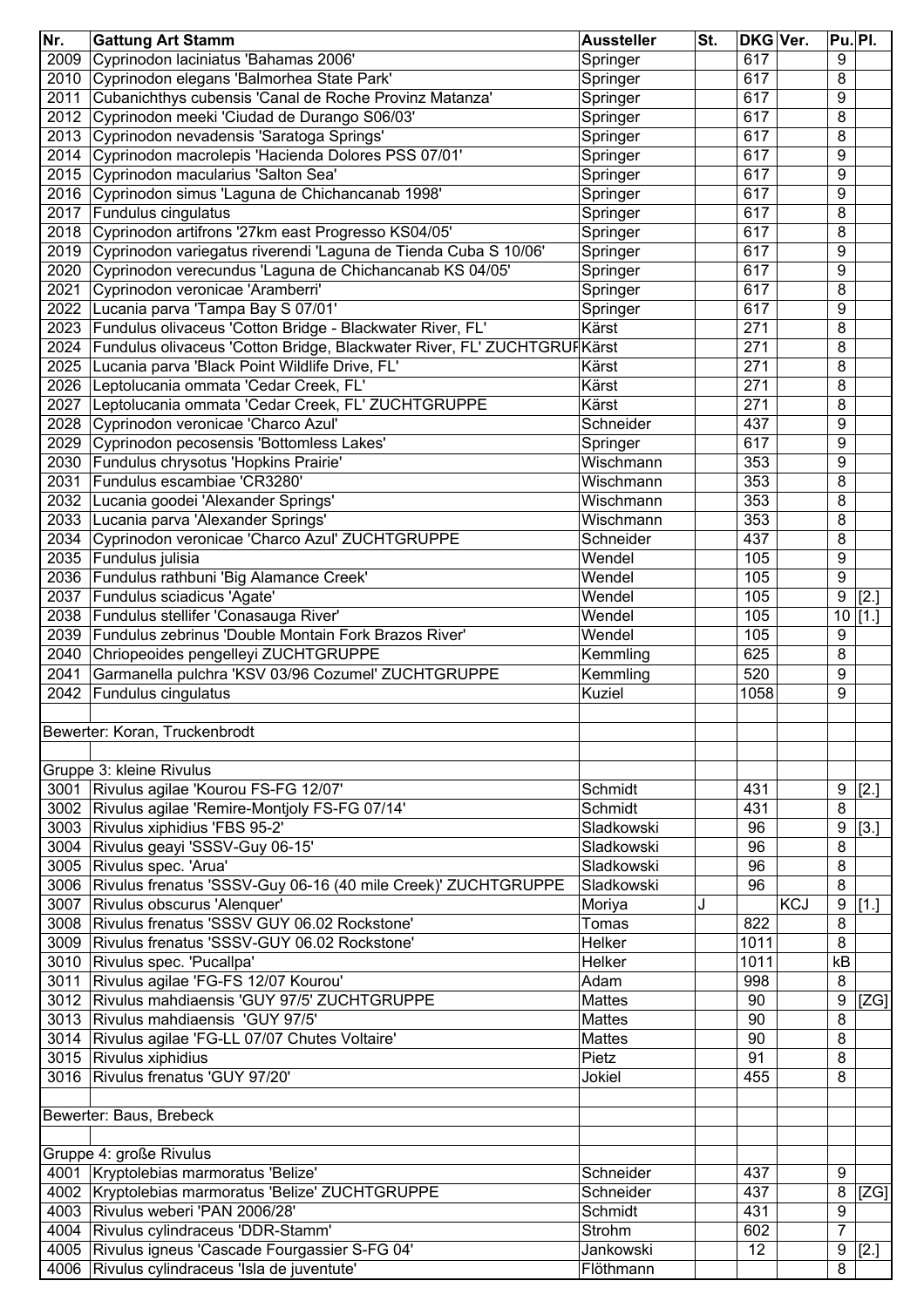| Nr.  | <b>Gattung Art Stamm</b>                                     | <b>Aussteller</b> | St.       | <b>DKG Ver.</b> |             | <b>Pu. Pl.</b>   |        |
|------|--------------------------------------------------------------|-------------------|-----------|-----------------|-------------|------------------|--------|
| 4007 | Rivulus chucunaque 'PAN 2006/31'                             | Tomas             |           | 822             |             | 8                |        |
| 4008 | Rivulus chucunaque 'PAN 2006/31' ZUCHTGRUPPE                 | Tomas             |           | 822             |             | 8                |        |
| 4010 | Rivulus hildebrandi 'PAN 2006/13' ZUCHTGRUPPE                | Tomas             |           | 822             |             | $\, 8$           |        |
| 4011 | Rivulus cylindraceus 'DDR-Stamm' ZUCHTGRUPPE                 | Tomas             |           | 822             |             | $\overline{7}$   |        |
| 4012 | Rivulus elongatus 'Pucallpa'                                 | Tomas             |           | 822             |             | $\boldsymbol{9}$ | $[3.]$ |
| 4013 | Rivulus weberi 'Loc. 15'                                     | Dunz              |           | 18              |             | 8                |        |
| 4014 | Rivulus bahianus 'Ilheus'                                    | Holst             | DK        |                 | <b>SKS</b>  | 8                |        |
| 4015 | Rivulus uroflammeus siegfriedi 'Jardin Gaia Cr 03'           | Suyker            | <b>NL</b> | 441             | <b>KFN</b>  | 9                |        |
|      | 4016 Rivulus waimacui 'Guy 02-04'                            | Suyker            | <b>NL</b> | 441             | KFN         | 9                |        |
| 4017 | Kryptolebias marmoratus 'Dangriga - Belize'                  | Milvertz          | <b>DK</b> |                 | <b>SKS</b>  | 8                |        |
|      | 4018 Kryptolebias marmoratus 'Dangriga - Belize' ZUCHTGRUPPE | Milvertz          | DK        |                 | <b>SKS</b>  | $\overline{7}$   |        |
|      | 4019 Rivulus cylindraceus 'Cascade de Soares' ZUCHTGRUPPE    | Milvertz          | DK        |                 | <b>SKS</b>  | $6\phantom{1}$   |        |
| 4020 | Rivulus uroflammeus siegfriedi 'Quepos'                      | Kemmling          |           | 520             |             | 10               | [1.]   |
| 4021 | Rivulus cylindraceus 'Cascade de Soare'                      | Kemmling          |           | 520             |             | 9                |        |
|      |                                                              |                   |           |                 |             |                  |        |
|      | Bewerter: Kärst, Hessfeld                                    |                   |           |                 |             |                  |        |
|      | Gruppe 5: Südamerikanische Saisonfische                      |                   |           |                 |             |                  |        |
| 5001 | Simpsonichthys flammeus                                      | Wischmann         |           | 353             |             | 7                |        |
|      | 5002 Simpsonichthys hellneri                                 | Wischmann         |           | 353             |             | $\overline{7}$   |        |
|      | 5003 Simpsonichthys flammeus ZUCHTGRUPPE                     | Wischmann         |           | 353             |             | $\overline{7}$   |        |
| 5004 | Simpsonichthys punctulatus                                   | Wischmann         |           | 353             |             | 8                |        |
| 5005 | Simpsonichthys punctulatus ZUCHTGRUPPE                       | Wischmann         |           | 353             |             | 8                |        |
| 5006 | Austrolebias nigripinnis                                     | Hascher           |           | 854             |             | 7                |        |
| 5007 | Simpsonichthys reticulatus 'Altamira Rio Xingu' ZUCHTGRUPPE  | Erler             |           | 1098            |             | $\overline{7}$   |        |
| 5008 | Austrofundulus guajira                                       | <b>Brenner</b>    |           | 218             |             | $\, 8$           |        |
| 5009 | Simpsonichthys whitei                                        | <b>Brenner</b>    |           | 218             |             | 6                |        |
| 5010 | Cynopoecilus melanotaenia 'Camino del Indio'                 | Neumann           |           | 237             |             | $\boldsymbol{9}$ | $[2.]$ |
| 5011 | Austrolebias nigripinnis ZUCHTGRUPPE                         | Hascher           |           | 263             |             | kB               |        |
| 5012 | Austrolebias alexandri 'Gualeguaychu'                        | Wendel            |           | 105             |             | 9                |        |
| 5013 | Rachovia pyropunctata 'BBL 01/02 Bachaquero'                 | Wendel            |           | 105             |             | 8                |        |
| 5014 | Simpsonichthys spec. 'Urucuia'                               |                   |           | 710             |             | 9                |        |
| 5015 |                                                              | Ephan<br>Holst    | DK        |                 | <b>SKS</b>  | $\overline{KB}$  |        |
|      | Simpsonichthys fasciatus 'Unai NP 07-3'                      |                   |           |                 |             | $\overline{7}$   |        |
| 5016 | Simpsonichthys whitei ZUCHTGRUPPE                            | Wehrmann          |           | 923             |             |                  |        |
| 5017 | Rachovia hummelincki 'COL 2006/2'                            | Milvertz          | <b>DK</b> |                 | <b>SKS</b>  | 8                |        |
| 5018 | Rachovia hummelincki 'COL 2006/2' ZUCHTGRUPPE                | Milvertz          | DK.       |                 | <b>SKS</b>  | 8                |        |
| 5019 | Simpsonichthys fulminantis 'Guamnambi'                       | Genzel            |           | 500             |             | $\, 8$           |        |
| 5020 | Simpsonichthys boitonei ZUCHTGRUPPE                          | <b>Mattes</b>     |           | 90              |             | $\overline{7}$   |        |
| 5021 | Austrolebias alexandri 'Camino accesso' ZUCHTGRUPPE          | Ephan             |           | 710             |             | $\boldsymbol{9}$ | [ZG]   |
| 5022 | Pterolebias bokermanni 'Mato Grosso'                         | Gogov             | CZ        |                 | <b>CZKA</b> | $\overline{7}$   |        |
| 5023 | Simpsonichthys chacoensis 'PYHE 15/6'                        | Klimpel           |           | 52              |             | 10               | $[1.]$ |
|      | 5024 Simpsonichthys boitonei                                 | Hoetmer           | <b>NL</b> |                 | 975 KFN     | 8                |        |
|      | 5025 Moema quiii                                             | Hoetmer           | <b>NL</b> | 975             | <b>KFN</b>  | 9                | $[3.]$ |
|      | 5026 Simpsonichthys ghisolfii                                | Zakaria           |           | 633             |             | 9                |        |
|      | 5027 Simpsonichthys hellneri                                 | Zakaria           |           | 633             |             | $\,6\,$          |        |
|      | 5028 Simpsonichthys boitonei                                 | Zakaria           |           | 633             |             | $\overline{7}$   |        |
|      | 5029 Austrolebias robustus 'Las Armas'                       | Zakaria           |           | 633             |             | $\overline{7}$   |        |
|      | 5030 Austrolebias toba 'GAK8-05 R3 Puerto Bermejo'           | Zakaria           |           | 633             |             | 6                |        |
| 5031 | Austrolebias alexandri 'Camino accesso'                      | Zakaria           |           | 633             |             | $\boldsymbol{9}$ |        |
|      | 5032 Aphyolebias peruensis 'Santa Anna Nanay'                | Zakaria           |           | 633             |             | $\overline{7}$   |        |
|      | Bewerter: Litz, Körber                                       |                   |           |                 |             |                  |        |
|      | Gruppe 6: Nothobranchius & Fundulosoma                       |                   |           |                 |             |                  |        |
| 6001 | Nothobranchius guentheri                                     | Hoffmann          |           | 1039            |             | 7                |        |
|      | 6002 Nothobranchius palmqvisti ZUCHTGRUPPE                   | Hoffmann          |           | 1039            |             | 8                |        |
| 6003 | Nothobranchius rachovi                                       | Hoffmann          |           | 1039            |             | 7                |        |
|      | 6004 Nothobranchius korthausae 'Mafia Island rot'            | Hoffmann          |           | 1039            |             | 7                |        |
|      | 6005 Nothobranchius kuhntae                                  | Hoffmann          |           | 1039            |             | $\overline{7}$   |        |
|      | 6006 Nothobranchius eggersi                                  | Hoffmann          |           | 1039            |             | 7                |        |
| 6007 | Nothobranchius spec. 'Caprivi NAM 95/1'                      | Friedrich         |           | 496             |             | 8                |        |
|      | 6008 Nothobranchius polli 'DRCH-2008-02 Kyembe'              | Friedrich         |           | 496             |             | $\boldsymbol{9}$ | $[1.]$ |
|      | 6009 Nothobranchius guentheri ZUCHTGRUPPE                    | Wischmann         |           | 353             |             | $\,6\,$          |        |
| 6010 | Nothobranchius guentheri 'Sansibar' ZUCHTGRUPPE              | Gerbatsch         |           | 297             |             | 8                |        |
|      |                                                              |                   |           |                 |             |                  |        |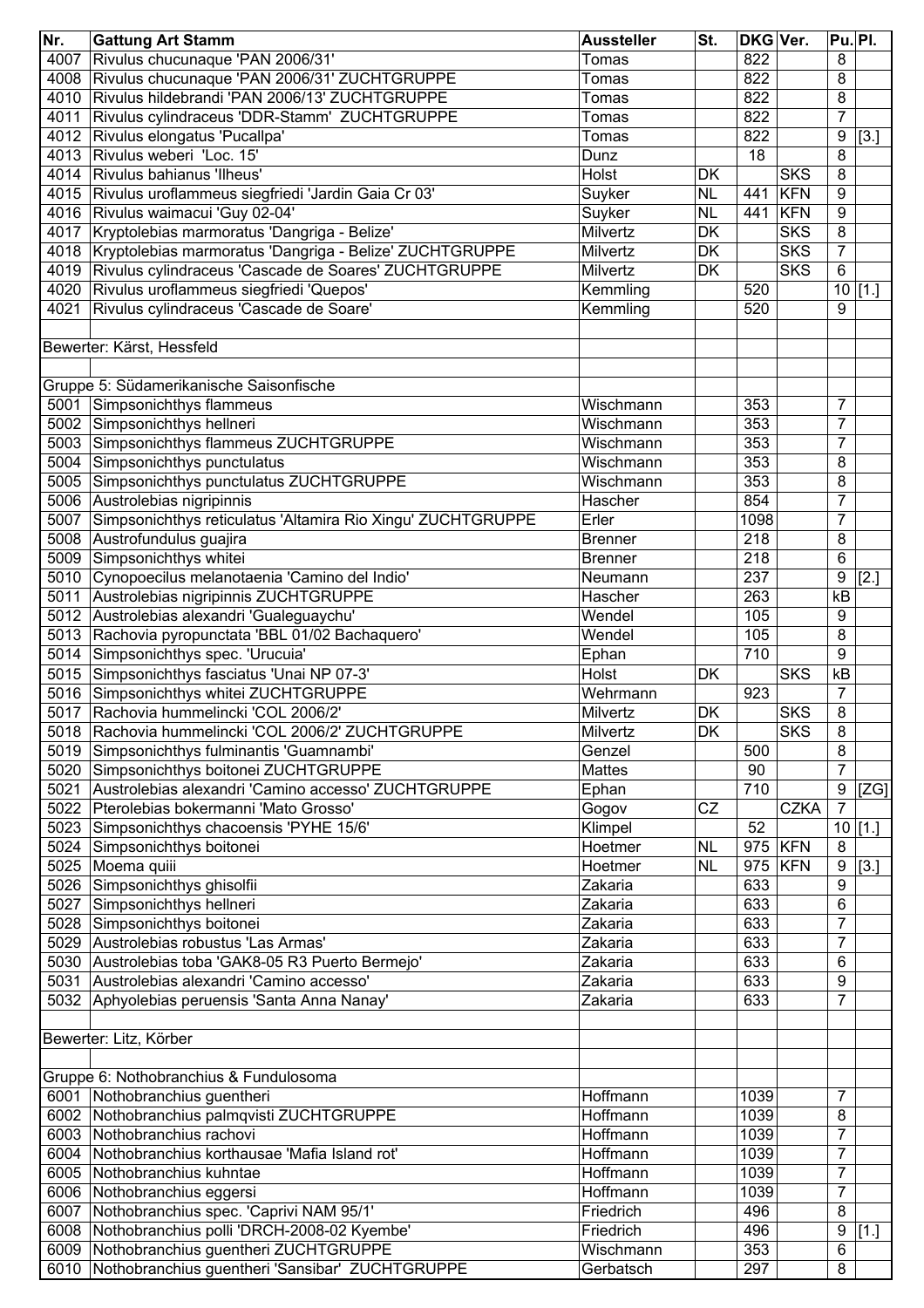| Nr.  | <b>Gattung Art Stamm</b>                                                                        | <b>Aussteller</b>     | St.        | DKG Ver. |              | Pu. Pl.        |               |
|------|-------------------------------------------------------------------------------------------------|-----------------------|------------|----------|--------------|----------------|---------------|
| 6011 | Nothobranchius guentheri                                                                        | Kauffmann             |            | 408      |              | $\overline{7}$ |               |
| 6012 | Nothobranchius guentheri ZUCHTGRUPPE                                                            | Kauffmann             |            | 408      |              | $\overline{7}$ |               |
| 6013 | Nothobranchius guentheri 'Kinyansini TAN 97/4' pinktail                                         | Kauffmann             |            | 408      |              | $\overline{7}$ |               |
| 6014 | Nothobranchius guentheri 'Kinyansini TAN 97/4' pinktail ZUCHTGRUPI Kauffmann                    |                       |            | 408      |              | 7              |               |
| 6015 | Nothobranchius eggersi 'blue TAN RB 05/43'                                                      | Torgashev             | <b>RUS</b> |          | <b>SKLIK</b> | 8              |               |
| 6017 | Nothobranchius furzeri 'MZCS 08/53 Chigamame'                                                   | Torgashev             | <b>RUS</b> |          | <b>SKLIK</b> | $\overline{7}$ |               |
|      | 6018 Nothobranchius malaissei 'DRCH 2008-06 Sange' ZUCHTGRUPPE                                  | Roßkopf               |            | 40       |              | 8              |               |
| 6019 | Fundulosoma thierryi 'ADA GH 06-5'                                                              | Wendel                |            | 105      |              | 7              |               |
| 6020 | Nothobranchius kilomberoensis 'Minepa Tan 00-14' ZUCHTGRUPPE                                    | <b>Brouwer</b>        | <b>NL</b>  |          | <b>KFN</b>   | 9              | [ZG]          |
| 6021 | Nothobranchius aff. melanospilus 'Mafia TZN 08-5'                                               | <b>Brouwer</b>        | <b>NL</b>  |          | <b>KFN</b>   |                |               |
| 6022 | Nothobranchius malaissei 'Sange DRCH 2008-6' ZUCHTGRUPPE                                        | <b>Brouwer</b>        | <b>NL</b>  |          | <b>KFN</b>   | 8              |               |
| 6023 | Nothobranchius patrizii 'Msumarini KEN 08-3'                                                    | <b>Brouwer</b>        | <b>NL</b>  |          | <b>KFN</b>   | 8              |               |
| 6024 | Nothobranchius rachovi ZUCHTGRUPPE                                                              | Wischmann             |            | 353      |              | 6              |               |
| 6025 | Fundulosoma thierryi 'Ada GH 06-5' ZUCHTGRUPPE                                                  | Persson               | S          | 65       | <b>SKS</b>   | 8              |               |
|      | 6026 Pronothobranchius kiyawensis 'Ada GH 06-5'                                                 | Milvertz              | DK         |          | <b>SKS</b>   | 8              |               |
| 6027 | Pronothobranchius kiyawensis 'Ada GH 06-5'                                                      | Milvertz              | DK         |          | <b>SKS</b>   | $\overline{7}$ |               |
| 6028 | Pronothobranchius kiyawensis 'Ada GH 06-5' ZUCHTGRUPPE                                          | Milvertz              | DK         |          | <b>SKS</b>   | 8              |               |
| 6029 | Nothobranchius spec. 'Lubumbashi CI 07'                                                         | Popp                  |            | 608      |              | 8              |               |
| 6030 | Nothobranchius foerschi 'KF 05/1 Kiforu'                                                        | Walch                 |            | 867      |              | 8              |               |
| 6032 | Nothobranchius melanospilus 'TAN 99/13'                                                         | Walch                 |            | 867      |              | 9              | [2.]          |
| 6033 | Nothobranchius polli 'DRCH 2008-02 Kyembe'                                                      | Walch                 |            | 867      |              | 8              | [3.]          |
| 6034 | Nothobranchius rachovi                                                                          | Walch                 |            | 867      |              | 8              |               |
| 6036 | Nothobranchius guentheri 'Sansibar' ZUCHTGRUPPE                                                 | Walch                 |            | 867      |              | 8              |               |
| 6037 | Nothobranchius spec. 'Nyando River KE 03/1' ZUCHTGRUPPE                                         | Walch                 |            | 867      |              | 8              |               |
| 6038 | Nothobranchius kafuensis 'Kayuni State Farm' ZUCHTGRUPPE                                        | van Zelst             | <b>NL</b>  |          | <b>KFN</b>   | 9              |               |
| 6039 | Nothobranchius orthonotus 'Nhangau MT 03/4'                                                     | Bouwman               | <b>NL</b>  |          | <b>KFN</b>   | $\overline{7}$ |               |
| 6040 | Nothobranchius orthonotus 'Nhangau MT 03/4' ZUCHTGRUPPE                                         | Bouwman               | <b>NL</b>  |          | <b>KFN</b>   | $\overline{7}$ |               |
| 6041 | Nothobranchius fasciatus 'KEN 08-9 Mnanzini'                                                    | Walch                 |            | 867      |              | 8              |               |
|      |                                                                                                 |                       |            |          |              |                |               |
|      | Bewerter: H.J. Kemmling, Springer                                                               |                       |            |          |              |                |               |
|      |                                                                                                 |                       |            |          |              |                |               |
|      | Gruppe 7: Fundulopanchax gardneri                                                               |                       |            |          |              |                |               |
| 7001 | Fundulopanchax gardneri nigerianus 'Innidere' ZUCHTGRUPPE                                       | Truckenbrodt          |            | 472      |              | 6              |               |
| 7002 | Fundulopanchax gardneri nigerianus 'gold'                                                       | Reinhardt             |            | 220      |              | 8              |               |
|      | 7003 Fundulopanchax gardneri nigerianus ZUCHTGRUPPE                                             | Hoffmann              |            | 1039     |              | 6              |               |
|      | 7004 Fundulopanchax gardneri 'Lafia'                                                            | Hascher               |            | 854      |              | $\overline{9}$ | $\boxed{[2]}$ |
|      | 7005 Fundulopanchax gardneri 'Lafia' ZUCHTGRUPPE                                                | Hascher               |            | 854      |              | 8              |               |
| 7006 | Fundulopanchax gardneri 'gold' ZUCHTGRUPPE                                                      | Zech                  |            | 456      |              | 9              |               |
| 7007 | Fundulopanchax gardneri nigerianus 'Makurdi'                                                    | Pütz                  |            | 33       |              | 8              |               |
|      | 7008 Fundulopanchax gardneri nigerianus 'Makurdi'                                               | Jankowski             |            | 12       |              | 8              |               |
|      | 7009 Fundulopanchax gardneri nigerianus 'Makurdi' ZUCHTGRUPPE                                   | Jankowski             |            | 12       |              | 8              |               |
| 7011 | 7010 Fundulopanchax gardneri nigerianus 'Misaje'                                                | Jankowski             |            | 12       |              | 8              |               |
|      | Fundulopanchax gardneri nigerianus 'Misaje' ZUCHTGRUPPE                                         | Jankowski             |            | 12       |              | 8              |               |
|      | 7012 Fundulopanchax gardneri                                                                    | van Wakeren           | <b>NL</b>  | 943      | <b>KFN</b>   | 8<br>5         |               |
|      | 7013 Fundulopanchax gardneri mamfensis 'Rosary school'<br>7014 Fundulopanchax gardneri 'Nsukka' | <b>Bucher</b><br>Tate | GB         |          | <b>BKA</b>   | $\overline{7}$ |               |
|      | 7015 Fundulopanchax gardneri nigerianus 'Jos Plateau' ZUCHTGRUPPE                               |                       | DK         |          | <b>SKS</b>   | 6              |               |
|      | 7016 Fundulopanchax gardneri mamfensis 'Basua' ZUCHTGRUPPE                                      | Palner<br>Persson     | S          | 65       | <b>SKS</b>   | 8              |               |
|      | 7017 Fundulopanchax gardneri mamfensis 'Basua'                                                  | Persson               | S          | 65       | <b>SKS</b>   | 8              |               |
|      | 7018 Fundulopanchax gardneri ssp. 'Akwen BLLMC 2005-2'                                          | Persson               | S          | 65       | <b>SKS</b>   | $\overline{7}$ |               |
|      | 7019 Fundulopanchax gardneri nigerianus 'Misaje'                                                | Persson               | S          | 65       | <b>SKS</b>   | 6              |               |
| 7020 | Fundulopanchax gardneri 'Lafia'                                                                 | Suyker                | <b>NL</b>  | 441      | <b>KFN</b>   | 8              |               |
| 7021 | Fundulopanchax gardneri nigerianus 'Makurdi'                                                    | Genzel                |            | 500      |              | 8              |               |
| 7022 | Fundulopanchax gardneri nigerianus 'Makurdi'                                                    | Hörmann               |            | 616      |              | 8              |               |
|      | 7023 Fundulopanchax gardneri nigerianus 'Makurdi'                                               | Hörmann               |            | 616      |              | 9              | $[1.]$        |
|      | 7024 Fundulopanchax gardneri nigerianus 'Makurdi'                                               | Pütz                  |            | 33       |              | 8              |               |
| 7025 | Fundulopanchax gardneri nigerianus 'Misaje'                                                     | Pietz                 |            | 91       |              | 8              |               |
| 7026 | Fundulopanchax gardneri nigerianus 'Innidere' ZUCHTGRUPPE                                       | Persson               | S          | 65       | <b>SKS</b>   | 9              | [ZG]          |
| 7027 | Fundulopanchax gardneri nigerianus 'Akure gelb'                                                 | Aardom                | <b>NL</b>  | 197      | KFN          | $\overline{7}$ |               |
| 7028 | Fundulopanchax gardneri 'Udi-Berge'                                                             | Zakaria               |            | 633      |              | $\overline{7}$ |               |
| 7029 | Fundulopanchax gardneri ssp. 'Akwen BLLMC 2005-2'                                               | Zakaria               |            | 633      |              | 9              | $[3.]$        |
| 7030 | Fundulopanchax gardneri nigerianus 'Makurdi'                                                    | Kerb                  |            | 1103     |              | 7              |               |
|      |                                                                                                 |                       |            |          |              |                |               |
|      | Bewerter: Adam, Erler                                                                           |                       |            |          |              |                |               |
|      |                                                                                                 |                       |            |          |              |                |               |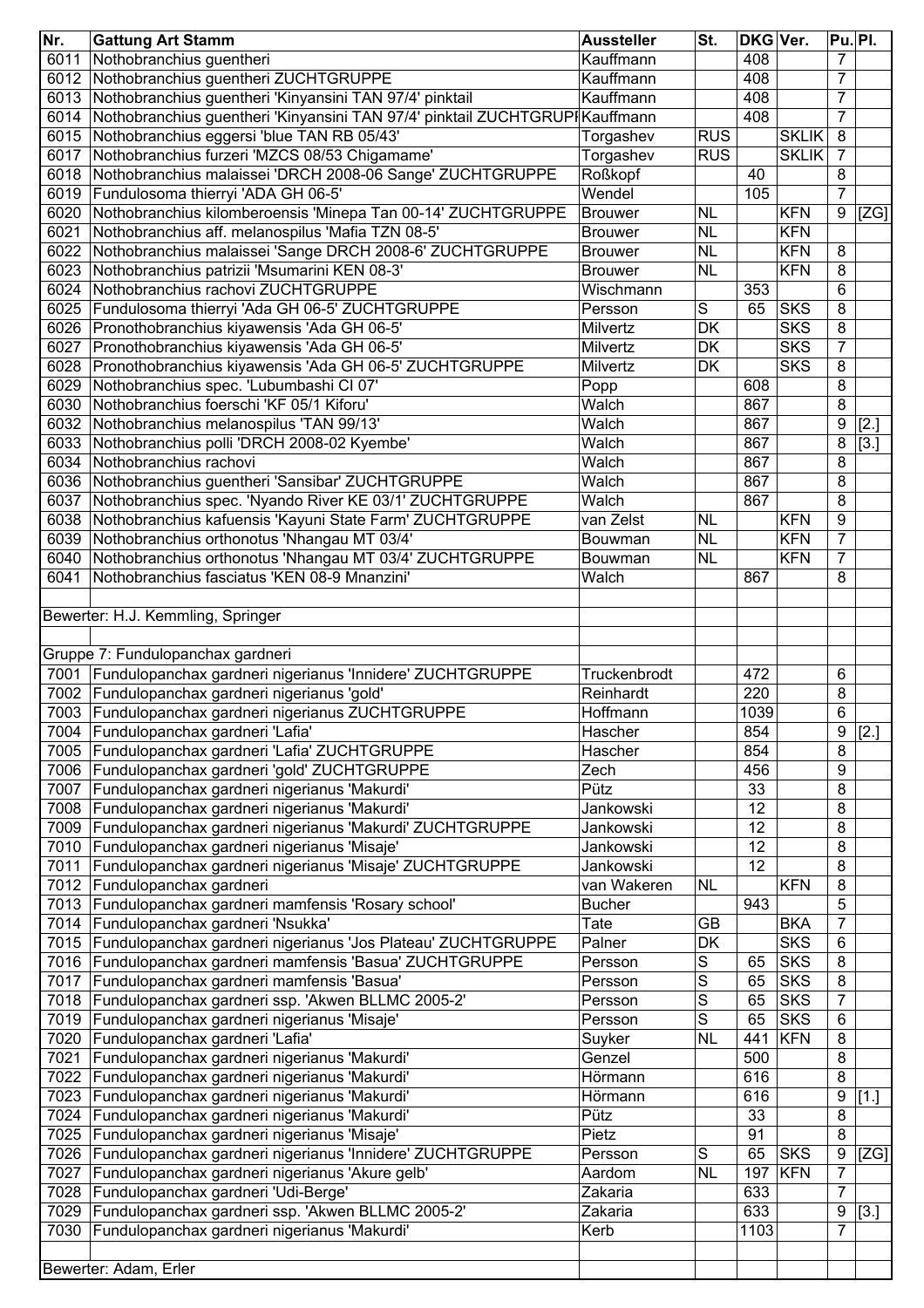| Nr.  | <b>Gattung Art Stamm</b>                                       | <b>Aussteller</b> | St.                     | DKG Ver.        |              | <b>Pu. PI.</b> |      |
|------|----------------------------------------------------------------|-------------------|-------------------------|-----------------|--------------|----------------|------|
|      | Gruppe 8: Fundulopanchax & Raddaella                           |                   |                         |                 |              |                |      |
|      | 8001 Fundulopanchax amieti                                     | Hoffmann          |                         | 1039            |              | 8              |      |
|      | 8002 Fundulopanchax gresensis                                  | Hoffmann          |                         | 1039            |              | 7              |      |
|      | 8003 Fundulopanchax amieti                                     | Pütz              |                         | 33              |              | 9              |      |
|      | 8004 Fundulopanchax spoorenbergi                               | Pütz              |                         | 33              |              | 7              |      |
|      | 8005 Fundulopanchax mirabilis moensis 'Bator'                  | Pütz              |                         | 33              |              | 8              |      |
|      | 8006 Fundulopanchax filamentosus 'Ikeja'                       | Pütz              |                         | $\overline{33}$ |              | 8              |      |
| 8007 | Fundulopanchax scheeli                                         | van Wakeren       | <b>NL</b>               |                 | <b>KFN</b>   | 7              |      |
|      | 8008 Fundulopanchax walkeri 'Kutunse'                          | Raabe             |                         | 680             |              | 8              |      |
| 8009 | Fundulopanchax walkeri                                         | Hascher           |                         | 263             |              | $\overline{7}$ |      |
|      | 8010 Fundulopanchax amieti 'AS 1982' ZUCHTGRUPPE               | Hascher           |                         | 263             |              | 7              |      |
| 8011 | Fundulopanchax mirabilis moensis                               | Hascher           |                         | 263             |              | 8              |      |
| 8012 | Fundulopanchax sjoestedti 'blau'                               | Ephan             |                         | 710             |              | 8              |      |
| 8013 | Fundulopanchax puerzli ZUCHTGRUPPE                             | Ephan             |                         | 710             |              | 8              | [ZG] |
| 8014 | Fundulopanchax mirabilis intermittens 'Bayok'                  | Holst             | DK                      |                 | <b>SKS</b>   | 8              |      |
| 8015 | Fundulopanchax oeseri 'Bioko GEMHS 00/45'                      | Holst             | DK                      |                 | <b>SKS</b>   | 8              |      |
|      | 8016 Fundulopanchax spoorenbergi                               | Wendt             |                         | 1               |              | 9              | [2.] |
| 8017 | Fundulopanchax mirabilis moensis 'Bator'                       | Adam              |                         | 998             |              | 8              |      |
|      | 8018 Fundulopanchax cinnamomeus 'Supe'                         | Liermann          |                         | 556             |              | 9              |      |
|      | 8019 Fundulopanchax avichang 'Ngabu II GEML 00-16' ZUCHTGRUPPE | Persson           | S                       | 65              | <b>SKS</b>   | 7              |      |
| 8020 | Fundulopanchax ndianus                                         | Persson           | S                       | 65              | <b>SKS</b>   | 8              |      |
| 8021 | Fundulopanchax rubrolabialis 'Malende'                         | Persson           | S                       | 65              | <b>SKS</b>   | $\overline{7}$ |      |
| 8022 | Fundulopanchax spec. 'GS 2'                                    | Persson           | S                       | 65              | <b>SKS</b>   | 9              | [3.] |
| 8023 | Fundulopanchax spoorenbergi                                    | Suyker            | <b>NL</b>               | 441             | <b>KFN</b>   | $\overline{7}$ |      |
| 8024 | Fundulopanchax mirabilis                                       | Mätzold           |                         | 245             |              | 8              |      |
| 8025 | Fundulopanchax gresensis                                       | Mätzold           |                         | 245             |              | $\overline{7}$ |      |
| 8026 | Fundulopanchax sjoestedti 'blau USA'                           | Goyvaerts         | B                       |                 | <b>BKV</b>   | $\overline{7}$ |      |
| 8027 | Aphyosemion splendidum 'BLLMC 05/15'                           | Lüke              |                         | 180             |              | 8              |      |
| 8028 | Fundulopanchax kamdemi 'Korup NP'                              | Lüke              |                         | 180             |              | 9              | [1.] |
| 8029 | Fundulopanchax puerzli                                         | Lüke              |                         | 180             |              | 8              |      |
| 8030 | Fundulopanchax fallax 'Cl 97'                                  | Lüke              |                         | 180             |              | 8              |      |
| 8031 | Fundulopanchax avichang 'GEML 00/16 Nguba II'                  | Gogov             | CZ                      |                 | <b>CZKA</b>  | 8              |      |
| 8032 | Fundulopanchax fallax 'CI 98'                                  | Gogov             | $\overline{\text{CZ}}$  |                 | <b>CZKA</b>  | 8              |      |
| 8033 | Fundulopanchax gularis                                         | Gogov             | $\overline{\text{CZ}}$  |                 | CZKA         | 7              |      |
| 8034 | Fundulopanchax robertsoni                                      | Gogov             | $\overline{\text{CZ}}$  |                 | <b>CZKA</b>  | $\overline{7}$ |      |
|      | 8035   Fundulopanchax spec. 'GS 1 Mundemba'                    | Schmitz           |                         | 262             |              | 7              |      |
|      | 8036 Fundulopanchax gresensis 'Takwai'                         | Gresens           |                         | 189             |              | 8              |      |
|      | 8037 Fundulopanchax gresensis 'Takwai'                         | Gresens           |                         | 189             |              | 8              |      |
|      | 8038 Fundulopanchax spec. 'GS 1'                               | van Eck           | <b>NL</b>               |                 | <b>KFN</b>   | 7              |      |
|      | 8039 Fundulopanchax ndianus 'Korup NP' ZUCHTGRUPPE             | van Eck           | <b>NL</b>               |                 | <b>KFN</b>   | 6              |      |
|      | 8040 Fundulopanchax spoorenbergi                               | Schaible          |                         | 766             |              | 8              |      |
| 8041 | Fundulopanchax walkeri                                         | Zakaria           |                         | 633             |              | 8              |      |
|      | 8042 Fundulopanchax deltaensis                                 | Zakaria           |                         | 633             |              | 8              |      |
|      | 8043 Fundulopanchax gularis                                    | Zakaria           |                         | 633             |              | 8              |      |
|      | 8044 Fundulopanchax mirabilis 'Mbio'                           | Kerb              |                         | 1103            |              | 8              |      |
|      | 8045 Fundulopanchax walkeri 'Abidjan'                          | <b>Barske</b>     |                         | 686             |              | 7              |      |
|      |                                                                |                   |                         |                 |              |                |      |
|      | Bewerter: Ulmke, Torgashev                                     |                   |                         |                 |              |                |      |
|      |                                                                |                   |                         |                 |              |                |      |
|      | Gruppe 9: Aphyosemion calliurum-Gruppe                         |                   |                         |                 |              |                |      |
|      | 9001 Aphyosemion australe 'gold'                               | Wischmann         |                         | 353             |              | 7              |      |
|      | 9002 Aphyosemion australe                                      | Mätzold           |                         | 245             |              | 7              |      |
|      | 9003 Aphyosemion pascheni festivum                             | Hoffmann          |                         | 1039            |              | 7              |      |
|      | 9004 Aphyosemion celiae 'Teke CXC 21'                          | Zech              |                         | 456             |              | 7              |      |
|      | 9005 Aphyosemion australe 'gold'                               | Pütz              |                         | 33              |              | 8              |      |
|      | 9006 Aphyosemion australe 'gold' ZUCHTGRUPPE                   | Pütz              |                         | 33              |              | 8              |      |
|      | 9007 Aphyosemion australe                                      | van Wakeren       | <b>NL</b>               |                 | <b>KFN</b>   | $\overline{7}$ |      |
|      | 9008 Aphyosemion australe 'gold'                               | van Wakeren       | <b>NL</b>               |                 | <b>KFN</b>   | 8              |      |
|      | 9009 Aphyosemion ahli 'Cellucam ABC 06/97'                     | Hascher           |                         | 263             |              | 9              | [1.] |
|      | 9010 Aphyosemion celiae 'Ebonji'                               | Torgashev         | <b>RUS</b>              |                 | <b>SKLIK</b> | $\overline{7}$ |      |
|      | 9011 Aphyosemion australe 'gold'                               | Ephan             |                         | 710             |              | 8              | [3.] |
|      | 9012 Aphyosemion ahli 'Cellucam ABC 06/97'                     | Adam              |                         | 998             |              | 8              | [2.] |
|      | 9013 Aphyosemion celiae winifredae 'ABC 06-113'                | Persson           | S                       | 65              | <b>SKS</b>   | $\,6$          |      |
|      | 9014   Aphyosemion spec. aff. pascheni 'Mougue ABL 08-200'     | Persson           | $\overline{\mathsf{s}}$ | 65              | <b>SKS</b>   | $\bf 8$        |      |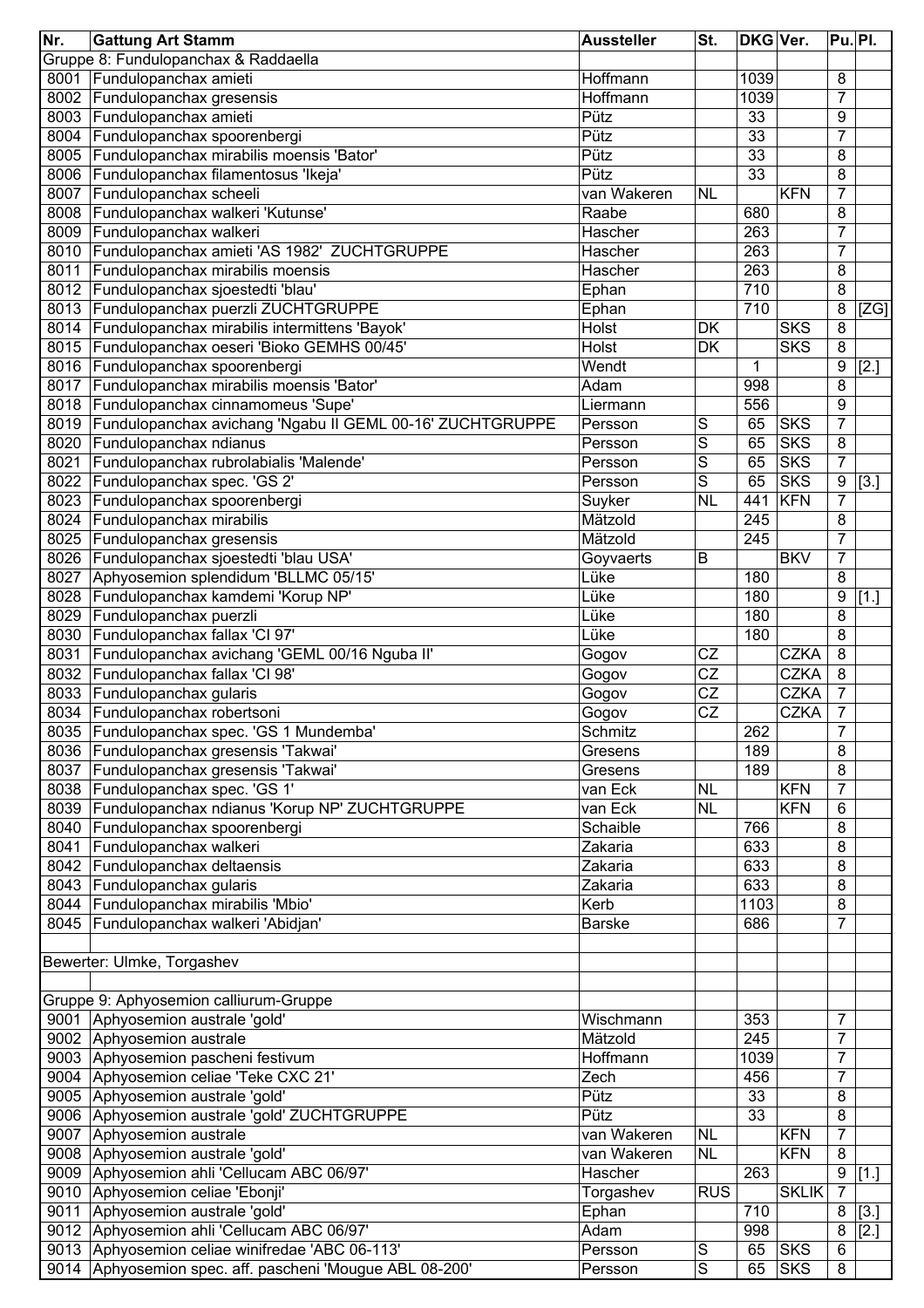| Nr.  | <b>Gattung Art Stamm</b>                                    | <b>Aussteller</b> | St.          | <b>DKG Ver.</b> |              | Pu. Pl.        |           |
|------|-------------------------------------------------------------|-------------------|--------------|-----------------|--------------|----------------|-----------|
| 9015 | Aphyosemion australe                                        | <b>Brode</b>      |              | 735             |              | $\overline{7}$ |           |
| 9016 | Aphyosemion australe                                        | Hörmann           |              | 616             |              | $\overline{7}$ |           |
| 9017 | Aphyosemion australe                                        | Hörmann           |              | 616             |              | 8              |           |
| 9018 | Aphyosemion australe ZUCHTGRUPPE                            | Hörmann           |              | 616             |              | 8              | [ZG]      |
| 9019 | Aphyosemion ahli 'ABC 06/97 Cellucam'                       | Kemmling          |              | 520             |              | 8              |           |
| 9020 | Aphyosemion australe                                        | Martinakova       | <b>CZ</b>    |                 | <b>CZKA</b>  | 8              |           |
| 9021 | Aphyosemion celiae 'Teke CXC 21'                            | van Eck           | <b>NL</b>    |                 | <b>KFN</b>   | 8              |           |
| 9022 | Aphyosemion celiae 'Teke CXC 21' ZUCHTGRUPPE                | van Eck           | <b>NL</b>    |                 | <b>KFN</b>   | 8              |           |
| 9023 | Aphyosemion australe 'gold'                                 | Aardom            | <b>NL</b>    | 197             | <b>KFN</b>   | 8              |           |
|      |                                                             |                   |              |                 |              |                |           |
|      | Bewerter: Ott, Schneider                                    |                   |              |                 |              |                |           |
|      |                                                             |                   |              |                 |              |                |           |
|      | Gruppe 10: Diapteron, Kathethys und Elegans-Gruppe          |                   |              |                 |              |                |           |
|      | 10001 Aphyosemion elberti 'Pondimoun'                       | Vespermann        |              | 167             |              | 9              |           |
|      | 10002 Aphyosemion castaneum 'HZ 85/8'                       | Pütz              |              | 33              |              | 9              | [2.]      |
|      | 10003 Aphyosemion spec. 'PEG 2002/7' ZUCHTGRUPPE            | Milkuhn           |              | 922             |              | 8              |           |
|      | 10004 Aphyosemion polli                                     | <b>Stehle</b>     |              | 917             |              | 8              |           |
|      | 10005 Aphyosemion polli 'Z86/26'                            | Reuter            |              | 143             |              | 9              |           |
|      | 10006 Aphyosemion spec. 'Oyo RPC 91/8'                      | Militzer          |              | 1062            |              |                | $10$ [1.] |
|      |                                                             |                   |              |                 |              |                |           |
|      | 10007 Aphyosemion cognatum 'Mandimba'                       | Militzer          |              | 1062            |              | 8              |           |
|      | 10008 Aphyosemion cognatum 'Lake Fwa'                       | Militzer          |              | 1062            |              | 8              |           |
|      | 10009 Aphyosemion lamberti 'GHH 97/11'                      | Militzer          |              | 1062            |              | 8              |           |
|      | 10010 Aphyosemion chauchei 'Masepe'                         | Militzer          |              | 1062            |              | 9              |           |
|      | 10011 Aphyosemion chauchei 'Ollombo RPC 96/5'               | Militzer          |              | 1062            |              | 9              |           |
|      | 10012 Aphyosemion castaneum 'Kisangani 2003'                | Militzer          |              | 1062            |              | 9              |           |
|      | 10013 Aphyosemion rectogoense                               | Militzer          |              | 1062            |              | 8              |           |
|      | 10014 Aphyosemion spec. aff. decorsei 'Lobaye'              | Militzer          |              | 1062            |              | 8              |           |
|      | 10015 Aphyosemion decorsei 'Bangui KCF 5'                   | Militzer          |              | 1062            |              | 9              |           |
|      | 10016 Aphyosemion plagitaenium 'Epoma RPC 91/1'             | Militzer          |              | 1062            |              | 8              |           |
|      | 10017 Aphyosemion schioetzi 'Z 91/1'                        | Militzer          |              | 1062            |              | 9              |           |
|      | 10018 Aphyosemion elegans 'Boende 2002'                     | Militzer          |              | 1062            |              | 9              |           |
|      | 10019 Aphyosemion congicum 'Z 82/17'                        | Militzer          |              | 1062            |              | 8              |           |
|      | 10020 Aphyosemion exiguum 'CMM 29'                          | Militzer          |              | 1062            |              | 8              |           |
|      | 10021 Aphyosemion polli 'Z82/26'                            | Moriya            | J            |                 | <b>KCJ</b>   | 9              |           |
|      | 10022 Aphyosemion spec. aff. decorsei 'Lobaye'              | Moriya            | J            |                 | <b>KCJ</b>   | 8              |           |
|      | 10023 Aphyosemion lamberti 'GHH 97/11'                      | Ulmke             |              | 362             |              | 9              |           |
|      | 10024 Aphyosemion elberti 'Ndop'                            | <b>Brebeck</b>    |              | 364             |              | 9              |           |
|      | 10025 Aphyosemion elberti 'Matapit C07'                     | <b>Brebeck</b>    |              | 364             |              | 9              |           |
|      | 10026 Aphyosemion elberti 'KEK 98/24'                       | <b>Brebeck</b>    |              | 364             |              | 9              |           |
|      | 10027 Diapteron cyanostictum 'Makokou'                      | <b>Barske</b>     |              | 686             |              | 9              |           |
|      | 10028 Aphyosemion decorsei 'RCA 91/1 Kapou'                 | Meinig            |              |                 |              | 9              |           |
|      | 10029 Aphyosemion elberti 'Santchou'                        | Schlüter          |              | 977             |              | 9              |           |
|      | 10030 Aphyosemion lamberti 'GHH 97/11'                      | Schlüter          |              | 977             |              | 9              |           |
|      | 10031 Aphyosemion lamberti 'GHH 97/11' ZUCHTGRUPPE          | Schlüter          |              | 977             |              | 9              |           |
|      | 10032 Aphyosemion polli 'Ndjilli'                           | Schlüter          |              | 977             |              | 8              |           |
|      | 10033 Aphyosemion elberti 'Sambolobo' ZUCHTGRUPPE           | Vlasov            | R            | 705             | <b>SKLIK</b> | 9              |           |
|      |                                                             |                   | $\mathsf{R}$ | 705             | <b>SKLIK</b> | 9              |           |
|      | 10034 Aphyosemion polli 'Z 82/26'                           | Vlasov            |              |                 |              |                |           |
|      | 10035 Aphyosemion spec. 'Oyo RPC 91/8' ZUCHTGRUPPE          | Hulst             | <b>NNL</b>   |                 | <b>KFN</b>   | 9              |           |
|      | 10036 Aphyosemion elegans 'Boende 2002'                     | Roßkopf           |              | 40              |              | 8              |           |
|      | 10037 Aphyosemion elegans 'Boende 2002'                     | Ott               |              | 360             |              | 8              |           |
|      | 10038 Aphyosemion congicum 'Z82/17' ZUCHTGRUPPE             | Ude               |              | 991             |              | 9              |           |
|      | 10039 Aphyosemion castaneum 'HZ 85/8'                       | Ude               |              | 991             |              | 9              |           |
|      | 10040 Aphyosemion plagitaenium 'Epoma RPC 91/1' ZUCHTGRUPPE | Wößner            |              | 768             |              | 9              |           |
|      | 10041 Aphyosemion elberti 'Ndop'                            | Wendt             |              | 1               |              | 9              |           |
|      | 10042 Diapteron georgiae 'BDBG 04/4'                        | Adam              |              | 998             |              | 9              |           |
|      | 10043 Aphyosemion spec. 'Oyo RPC 91/8'                      | Adam              |              | 998             |              | 9              |           |
|      | 10044 Aphyosemion elberti 'Matapit'                         | Adam              |              | 998             |              | 8              |           |
|      | 10045 Aphyosemion exiguum 'petit Ngomlembele BLLMC 05/10'   | Hulst             | <b>NL</b>    |                 | <b>KFN</b>   | 8              |           |
|      | 10046 Aphyosemion cognatum 'Lake Fwa' ZUCHTGRUPPE           | Röhlich           |              | 269             |              | 9              |           |
|      | 10047 Aphyosemion spec. 'Oyo RPC 91/8' ZUCHTGRUPPE          | Adam              |              | 998             |              | 9              |           |
|      | 10048 Aphyosemion chauchei 'Masepe'                         | Pietz             |              | 91              |              | 9              |           |
|      | 10049 Aphyosemion plagitaenium 'Epoma RPC 91/1'             | Pietz             |              | 91              |              | 9              |           |
|      | 10050 Aphyosemion elegans 'Boende'                          | Pietz             |              | 91              |              | 9              |           |
|      | 10051 Aphyosemion chauchei 'Ollombo'                        | Pietz             |              | 91              |              | 9              |           |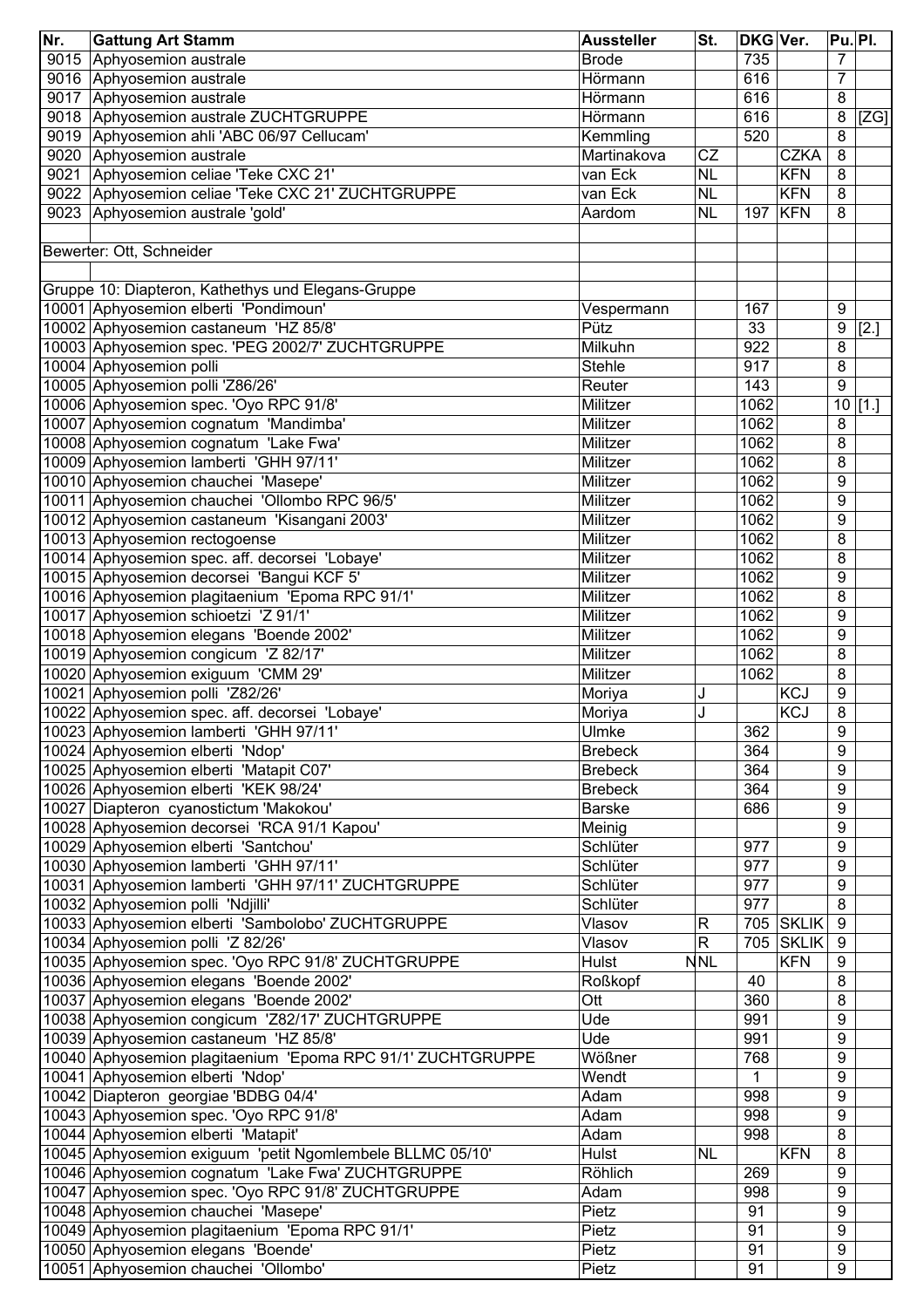| Nr. | <b>Gattung Art Stamm</b>                                                   | <b>Aussteller</b> | $\overline{\mathsf{St}}$ . | DKG Ver. |              | <b>Pu. Pl.</b>   |              |
|-----|----------------------------------------------------------------------------|-------------------|----------------------------|----------|--------------|------------------|--------------|
|     | 10052 Aphyosemion congicum 'Z82/17'                                        | Pietz             |                            | 91       |              | 8                |              |
|     | 10053 Aphyosemion spec. 'Oyo RPC 91/8'                                     | Pietz             |                            | 91       |              | 9                | $[3.]$       |
|     | 10054 Aphyosemion elberti 'Nnen GPE 90/19'                                 | Jokiel            |                            | 455      |              | 9                |              |
|     | 10055 Aphyosemion dargei 'Mbam'                                            | Jokiel            |                            | 455      |              | 9                |              |
|     | 10056 Aphyosemion lamberti 'GHH 97/11' ZUCHTGRUPPE                         | Schmitz           |                            | 262      |              | 9                |              |
|     | 10057 Aphyosemion lamberti 'GHH 97/11'                                     | Schmitz           |                            | 262      |              | 9                |              |
|     | 10058 Aphyosemion spec. 'Oyo RPC 91/8'                                     | Hoetmer           | <b>NL</b>                  | 975      | <b>KFN</b>   | 9                |              |
|     | 10059 Aphyosemion schioetzi 'Z 91/1 Ngombe'                                | van Eck           | <b>NL</b>                  |          | <b>KFN</b>   | $\boldsymbol{9}$ |              |
|     | 10060 Diapteron cyanostictum 'Makokou' ZUCHTGRUPPE                         | <b>Barske</b>     |                            | 686      |              |                  | $10$ [ZG]    |
|     |                                                                            |                   |                            |          |              |                  |              |
|     | Bewerter: Ott, Genzel                                                      |                   |                            |          |              |                  |              |
|     |                                                                            |                   |                            |          |              |                  |              |
|     | Gruppe 11: Chromaphyosemion                                                |                   |                            |          |              |                  |              |
|     | 11001 Chromaphyosemion bivittatum 'Funge'                                  | Bogun             |                            | 333      |              | $\overline{7}$   |              |
|     | 11002 Chromaphyosemion riggenbachi 'Yabassi' ZUCHTGRUPPE                   | Truckenbrodt      |                            | 472      |              | kB               |              |
|     | 11004 Chromaphyosemion bivittatum 'Funge'                                  | Reinhardt         |                            | 220      |              | 8                |              |
|     | 11005 Chromaphyosemion volcanum 'Mile 29 CMM 51'                           | Reinhardt         |                            | 220      |              | 8                |              |
|     | 11006 Chromaphyosemion bitaeniatum 'Lagos'                                 | Pütz              |                            | 33       |              | 8                |              |
|     | 11007 Chromaphyosemion bitaeniatum 'Lagos'                                 | Jankowski         |                            | 12       |              | $\overline{7}$   |              |
|     | 11008 Chromaphyosemion bitaeniatum 'Lagos' ZUCHTGRUPPE                     | Jankowski         |                            | 12       |              | 8                |              |
|     | 11009 Chromaphyosemion spec. aff. splendopleure 'C 03/14 Kombina'          | Gruber            | A                          | 682      |              | 9                | $\vert$ [1.] |
|     | 11010 Chromaphyosemion poliaki 'Ekona'                                     | <b>Bucher</b>     |                            | 943      |              | $\overline{7}$   |              |
|     |                                                                            |                   |                            | 943      |              | $\overline{7}$   |              |
|     | 11011 Chromaphyosemion splendopleure 'Tiko'                                | <b>Bucher</b>     |                            | 943      |              |                  |              |
|     | 11012 Chromaphyosemion bitaeniatum 'Lagos'                                 | <b>Bucher</b>     |                            |          |              | 6                |              |
|     | 11013 Chromaphyosemion bitaeniatum 'Yemoji River'                          | <b>Bucher</b>     |                            | 943      |              | 8                |              |
|     | 11014 Chromaphyosemion poliaki 'CMM 41'                                    | Gerbatsch         |                            | 297      |              | $\overline{7}$   |              |
|     | 11015 Chromaphyosemion bivittatum 'Biafra'                                 | Gerbatsch         |                            | 297      |              | $\overline{7}$   |              |
|     | 11016 Chromaphyosemion bitaeniatum 'DDR-Stamm'                             | Gerbatsch         |                            | 297      |              | $\overline{7}$   |              |
|     | 11017 Chromaphyosemion poliaki 'Muyuka CI 2008' F1                         | <b>Deters</b>     |                            | 795      |              | $\overline{7}$   |              |
|     | 11018 Chromaphyosemion splendopleure                                       | Streltsov         | <b>RUS</b>                 |          | <b>SKLIK</b> | 8                |              |
|     | 11019 Chromaphyosemion loennbergii 'CSTS 07/08'                            | Streltsov         | <b>RUS</b>                 |          | <b>SKLIK</b> | $\bf 8$          | [2.]         |
|     | 11020 Chromaphyosemion bivittatum 'Funge'                                  | Vandersmissen     | ΙB                         | 67       | <b>AKFB</b>  | 8                |              |
|     | 11021 Chromaphyosemion splendopleure 'Penda Mboko'                         | Wößner            |                            | 768      |              | $\overline{7}$   |              |
|     | 11022 Chromaphyosemion splendopleure 'DDR-Stamm'                           | Angie Dunz        |                            |          |              | 8                |              |
|     | 11023 Chromaphyosemion bitaeniatum 'Zagnanado' ZUCHTGRUPPE                 | Persson           | $\overline{S}$             | 65       | <b>SKS</b>   | 8                |              |
|     | 11024 Chromaphyosemion ecucuense 'Rio Muni GEMLBJ 03-42' ZUCHTGRUPersson   |                   | S                          | 65       | <b>SKS</b>   | 8                |              |
|     | 11025 Chromaphyosemion volcanum 'Mbonge' ZUCHTGRUPPE                       | Persson           | S                          | 65       | <b>SKS</b>   | 8                | ZG           |
|     | 11026 Chromaphyosemion poliaki 'CMM 41'                                    | <b>Mattes</b>     |                            | 90       |              | 8                |              |
|     | 11027 Chromaphyosemion splendopleure 'Tiko'                                | Röhlich           |                            | 269      |              | 8                |              |
|     | 11028 Chromaphyosemion splendopleure 'Tiko' ZUCHTGRUPPE                    | Röhlich           |                            | 269      |              | 8                |              |
|     | 11029 Chromaphyosemion bitaeniatum 'Afanyangan TMBB 90/13' ZUCHTGR Röhlich |                   |                            | 269      |              | 8                |              |
|     | 11030 Chromaphyosemion alpha 'I Cap Esterias' ZUCHTGRUPPE                  | Röhlich           |                            | 269      |              | 7                |              |
|     | 11031 Chromaphyosemion volcanum 'Mile 29 CMM51'                            | Strohm            |                            | 602      |              | $\overline{7}$   |              |
|     | 11032 Chromaphyosemion riggenbachi 'Ndokama'                               | Matthäus          |                            | 607      |              | 8                |              |
|     | 11033 Chromaphyosemion loennbergii '20 JVC05'                              | van Eck           | <b>NL</b>                  |          | <b>KFN</b>   | 8                |              |
|     | 11034 Chromaphyosemion volcanum 'MF JVC05'                                 | van Eck           | <b>NL</b>                  |          | <b>KFN</b>   | 8                |              |
|     | 11035 Chromaphyosemion splendopleure 'Bimbia Camp'                         | Pohlmann          |                            | 812      |              | 8                |              |
|     | 11036 Chromaphyosemion spec. 'Niger Onitsha NA 04/2'                       | Pohlmann          |                            | 812      |              | 8                | $[3.]$       |
|     | 11037 Chromaphyosemion spec. 'Niger Onitsha NA 04/2' ZUCHTGRUPPE           | Pohlmann          |                            | 812      |              | $\overline{7}$   |              |
|     | 11038 Chromaphyosemion ecucuense 'GEMLBJ 2003/42'                          | Pohlmann          |                            | 812      |              | 8                |              |
|     | 11039 Chromaphyosemion ecucuense 'GEML 06/7' ZUCHTGRUPPE                   | Pohlmann          |                            | 812      |              | 8                |              |
|     | 11040 Chromaphyosemion volcanum                                            | Schauer           |                            | 939      |              | 8                |              |
|     | 11041 Chromaphyosemion cf. splendopleure 'Likoko SE 99/21'                 | Kauffmann         |                            | 408      |              | 7                |              |
|     |                                                                            |                   |                            |          |              |                  |              |
|     | Bewerter: H.J. Wischmann, Liermann, Menger                                 |                   |                            |          |              |                  |              |
|     |                                                                            |                   |                            |          |              |                  |              |
|     | Gruppe 12: restliche Aphyosemion                                           |                   |                            |          |              |                  |              |
|     | 12001 Aphyosemion spec. 'GEM 2005/3'                                       | Milkuhn           |                            | 922      |              | 8                |              |
|     | 12002 Aphyosemion striatum 'GHH 99/28'                                     | Wischmann         |                            | 353      |              | 7                |              |
|     | 12003 Aphyosemion ogoense 'GHP 80/24'                                      | Mätzold           |                            | 245      |              | 8                |              |
|     | 12004 Aphyosemion hera                                                     | Bogun             |                            | 333      |              | 9                | [3.]         |
|     | 12005 Aphyosemion striatum 'GEMHS 00/33'                                   | Vespermann        |                            | 167      |              | 8                |              |
|     | 12006 Aphyosemion louessense 'RPC 78/33'                                   | Vespermann        |                            | 167      |              | 8                |              |
|     | 12007 Aphyosemion primigenium 'GJS 00/18 Kanda'                            | Stehle            |                            | 917      |              | 8                |              |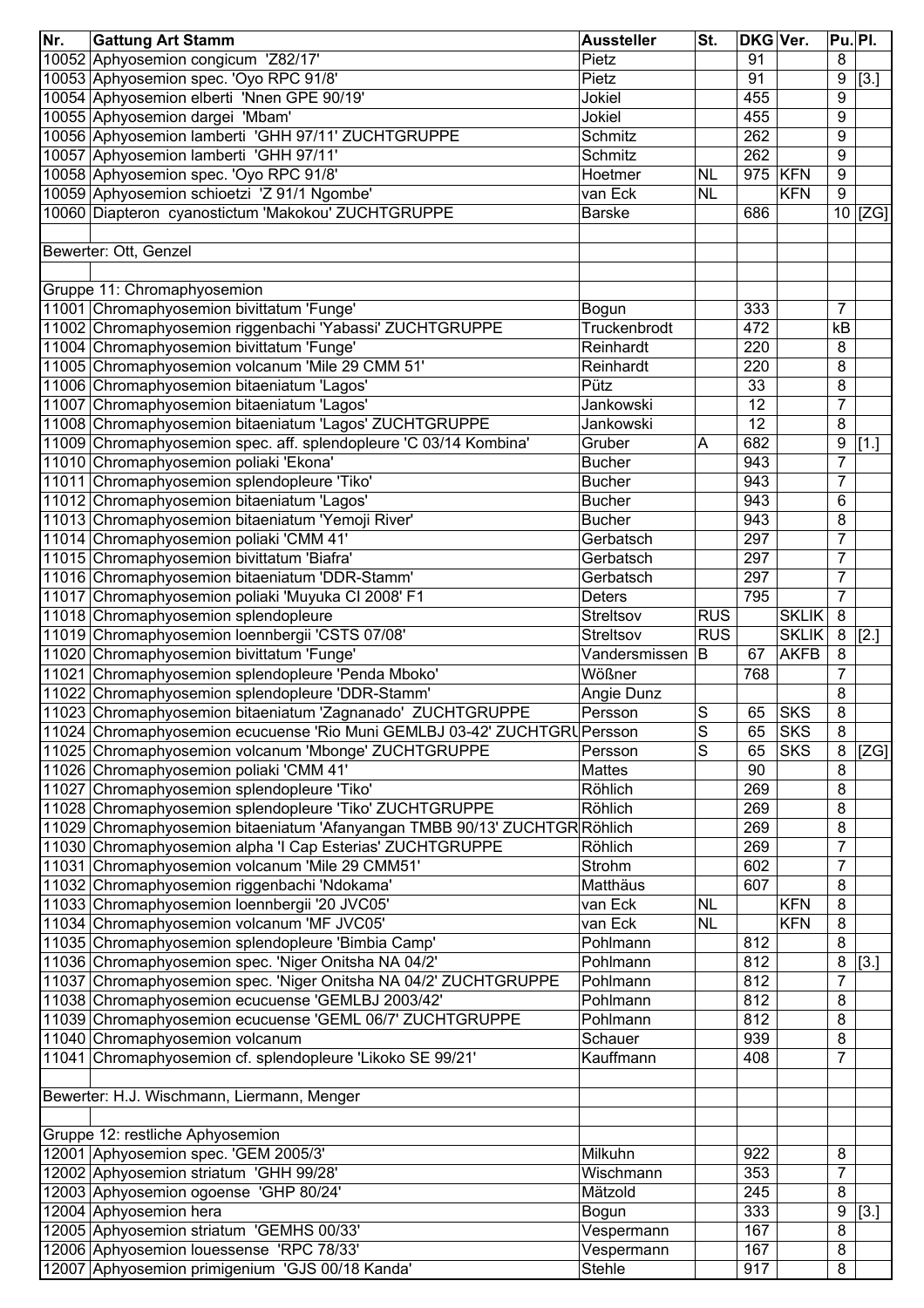| Nr. | <b>Gattung Art Stamm</b>                                                                     | <b>Aussteller</b> | St.       | DKG Ver.     |              | <b>Pu. Pl.</b>   |          |
|-----|----------------------------------------------------------------------------------------------|-------------------|-----------|--------------|--------------|------------------|----------|
|     | 12008 Aphyosemion tirbaki 'BSWG 97/09'                                                       | <b>Stehle</b>     |           | 917          |              | 8                |          |
|     | 12009 Aphyosemion ogoense pyrophore 'BSWG 97/1'                                              | <b>Stehle</b>     |           | 917          |              | 8                |          |
|     | 12010 Aphyosemion raddai 'HAM 98 Esaka Road'                                                 | Kaneko            | J         |              | 571 KCJ      | 9                |          |
|     | 12011 Aphyosemion mimbon 'LEC 93/19'                                                         | Kaneko            | J         | 571          | KCJ          | $\overline{7}$   |          |
|     | 12012 Aphyosemion striatum                                                                   | Hoffmann          |           | 1039         |              | 7                |          |
|     | 12014 Aphyosemion striatum                                                                   | Hascher           |           | 854          |              | 8                |          |
|     | 12015 Aphyosemion striatum ZUCHTGRUPPE                                                       | Hascher           |           | 854          |              | 9                |          |
|     | 12016 Aphyosemion louessense 'RPC 78/33'                                                     | <b>Brebeck</b>    |           | 364          |              | 9                |          |
|     | 12017 Aphyosemion labarrei 'Madimba'                                                         | <b>Brebeck</b>    |           | 364          |              | 8                |          |
|     | 12018 Aphyosemion ogoense ottogartneri 'Lutete'                                              | <b>Brebeck</b>    |           | 364          |              | 9                |          |
|     | 12019 Aphyosemion striatum 'GEMHS 00/33'                                                     | Zech              |           | 456          |              | 9                |          |
|     | 12020 Aphyosemion ogoense ottogartneri 'Lutete'                                              | Arras             |           | 247          |              | 8                |          |
|     | 12021 Aphyosemion ogoense ottogartneri 'Lutete' ZUCHTGRUPPE                                  | Arras             |           | 247          |              | 9                |          |
|     | 12022 Aphyosemion ogoense 'GHP 80/24'                                                        | Arras             |           | 247          |              | 8                |          |
|     | 12023 Aphyosemion schluppi 'RPC 91/12 Voula'                                                 | Gruber            | Α         | 682          |              | 9                |          |
|     | 12024 Aphyosemion primigenium 'GBN 88/10'                                                    | Gruber            | Α         | 682          |              | 8                |          |
|     | 12025 Aphyosemion primigenium 'GBN 88/10' ZUCHTGRUPPE                                        |                   | A         | 682          |              | 9                |          |
|     |                                                                                              | Gruber            |           |              |              |                  | [ZG]     |
|     | 12026 Aphyosemion cameronense halleri 'CSK 95/21 Ambam'                                      | Schlüter          |           | 977          |              | 8                |          |
|     | 12027 Aphyosemion mimbon 'GBG 94/25'                                                         | Schlüter          |           | 977          |              | 8                |          |
|     | 12028 Aphyosemion striatum 'AS 1978'                                                         | Hascher           |           | 263          |              | 9                |          |
|     | 12029 Aphyosemion ocellatum 'GJS 00/5 Sikasika'                                              | Vlasov            | R         | 705          | <b>SKLIK</b> | 8                |          |
|     | 12030 Aphyosemion exigoideum 'Mandilou GEM 2006/6'                                           | Ott               |           | 360          |              | 8                |          |
|     | 12031 Aphyosemion amoenum 'Pouma'                                                            | Mehm              |           | 464          |              | 9                |          |
|     | 12032 Aphyosemion cameronense halleri 'Ambam CSK 95/21' ZUCHTGRUP                            | Mehm              |           | 464          |              | 9                |          |
|     | 12033 Aphyosemion hannelorae wuendschi 'BB 04/16'                                            | Mehm              |           | 464          |              | 9                |          |
|     | 12034 Aphyosemion gabunense 'GBG 93/20'                                                      | Pütz              |           | 33           |              | 9                |          |
|     | 12035 Aphyosemion gabunense marginatum 'Bengui 1-2 GJS 00-29'                                | Holst             | DK        |              | <b>SKS</b>   | 9                | $[2.]$   |
|     | 12036 Aphyosemion ogoense ottogartneri 'Lutete'                                              | Wößner            |           | 768          |              | 9                |          |
|     | 12037 Aphyosemion primigenium 'GBN 88/10'                                                    | Wößner            |           | 768          |              | 8                |          |
|     | 12038 Aphyosemion ogoense pyrophore 'RPC 82 Komono'                                          | Wößner            |           | 768          |              | 8                |          |
|     | 12039 Aphyosemion amoenum 'KEK 98/25'                                                        | Wößner            |           | 768          |              | 7                |          |
|     | 12040 Aphyosemion striatum 'GEMHS 00/33' ZUCHTGRUPPE                                         | Wößner            |           | 768          |              | 8                |          |
|     | 12041 Aphyosemion ogoense 'GHP 80/24'                                                        | Wendt             |           | $\mathbf{1}$ |              | $\boldsymbol{9}$ |          |
|     | 12042 Aphyosemion hera 'ARK 1-2/96'                                                          | Adam              |           | 998          |              | 8                |          |
|     | 12043 Aphyosemion ogoense 'GHP 80/24'                                                        | Adam              |           | 998          |              | 9                | $[1.]$   |
|     | 12044 Aphyosemion amoenum 'KEK 98/25' ZUCHTGRUPPE                                            | Adam              |           | 998          |              | 9                |          |
|     | 12045 Aphyosemion gabunense marginatum '1-2 Bengui'                                          | Liermann          |           | 556          |              | 9                |          |
|     | 12046 Aphyosemion primigenium 'EBT 96/21' ZUCHTGRUPPE                                        | Wischmann         |           | 353          |              | 8                |          |
|     | 12047 Aphyosemion gabunense                                                                  | Persson           | S         | 65           | <b>SKS</b>   | 8                |          |
|     | 12048 Aphyosemion hera 'Begui 1-2 GJS 00-29' ZUCHTGRUPPE                                     | Persson           | S         | 65           | <b>SKS</b>   | $\overline{7}$   |          |
|     | 12049 Aphyosemion raddai                                                                     | <b>Mattes</b>     |           | 90           |              | 9                |          |
|     |                                                                                              |                   | <b>NL</b> |              | <b>KFN</b>   |                  |          |
|     | 12050 Aphyosemion striatum 'Lambarene'                                                       | Hulst             |           |              |              | 8                |          |
|     | 12051 Aphyosemion cameronense halleri 'Ambam CSK 95/21'                                      | Lüke              |           | 180          |              | 8                |          |
|     | 12052 Aphyosemion hera 'ARK 1-2/96' ZUCHTGRUPPE                                              | Adam              |           | 998          |              | 9                |          |
|     | 12053 Aphyosemion primigenium 'GBN 88/10'                                                    | Pietz             |           | 91           |              | 8                |          |
|     | 12054 Aphyosemion louessense 'RPC 78/33'                                                     | Pietz             |           | 91           |              | $\overline{7}$   |          |
|     | 12055 Aphyosemion gabunense 'GBG 93/30'                                                      | Berounsky         | CZ        |              | <b>CZKA</b>  | $\overline{7}$   |          |
|     | 12056 Aphyosemion exigoideum 'Ngoudoufala'                                                   | Jokiel            |           | 455          |              | 8                |          |
|     | 12057 Aphyosemion aureum 'GEB 94/9'                                                          | Schmitz           |           | 262          |              | 8                |          |
|     | 12058 Aphyosemion coeleste 'Titi RPC 5'                                                      | Schmitz           |           | 262          |              | 9                |          |
|     | 12059 Aphyosemion exigoideum 'Ngoudoufala'                                                   | Matthäus          |           | 607          |              | 8                |          |
|     | 12060 Aphyosemion striatum 'LEC 93/29'                                                       | Jerusalem         | в         |              | <b>BKV</b>   | 7                |          |
|     | 12061 Aphyosemion primigenium 'GBN 88/10'                                                    | <b>Stehle</b>     |           | 917          |              | 8                |          |
|     | 12062 Aphyosemion striatum                                                                   | Schauer           |           | 939          |              | 5                |          |
|     |                                                                                              |                   |           |              |              |                  |          |
|     | Bewerter: Wendel, Ude                                                                        |                   |           |              |              |                  |          |
|     | Gruppe 13: Roloffia                                                                          |                   |           |              |              |                  |          |
|     | 13001 Scriptapyosemion schmitti 'Juarzon'                                                    | Milkuhn           |           | 922          |              | 9                |          |
|     | 13002 Scriptapyosemion schmitti 'Juarzon'                                                    | <b>Mattes</b>     |           | 90           |              | 8                |          |
|     | 13003 Scriptapyosemion liberiense 'Gbarma RL 97/EP82'                                        | Wendel            |           | 105          |              | 7                |          |
|     |                                                                                              | Milkuhn           |           | 922          |              | 8                |          |
|     | 13004 Scriptapyosemion chaytori 'Kamabai SL 93/34'<br>13005 Archiaphyosemion petersi 'Banco' |                   |           | 33           |              | kB               |          |
|     |                                                                                              | Pütz              |           |              |              |                  |          |
|     | 13006 Archiaphyosemion guineense 'Lenghe Curoh SL 93/37'                                     | Bangsmark         | DK        |              | 742 SKS      |                  | $9$ [2.] |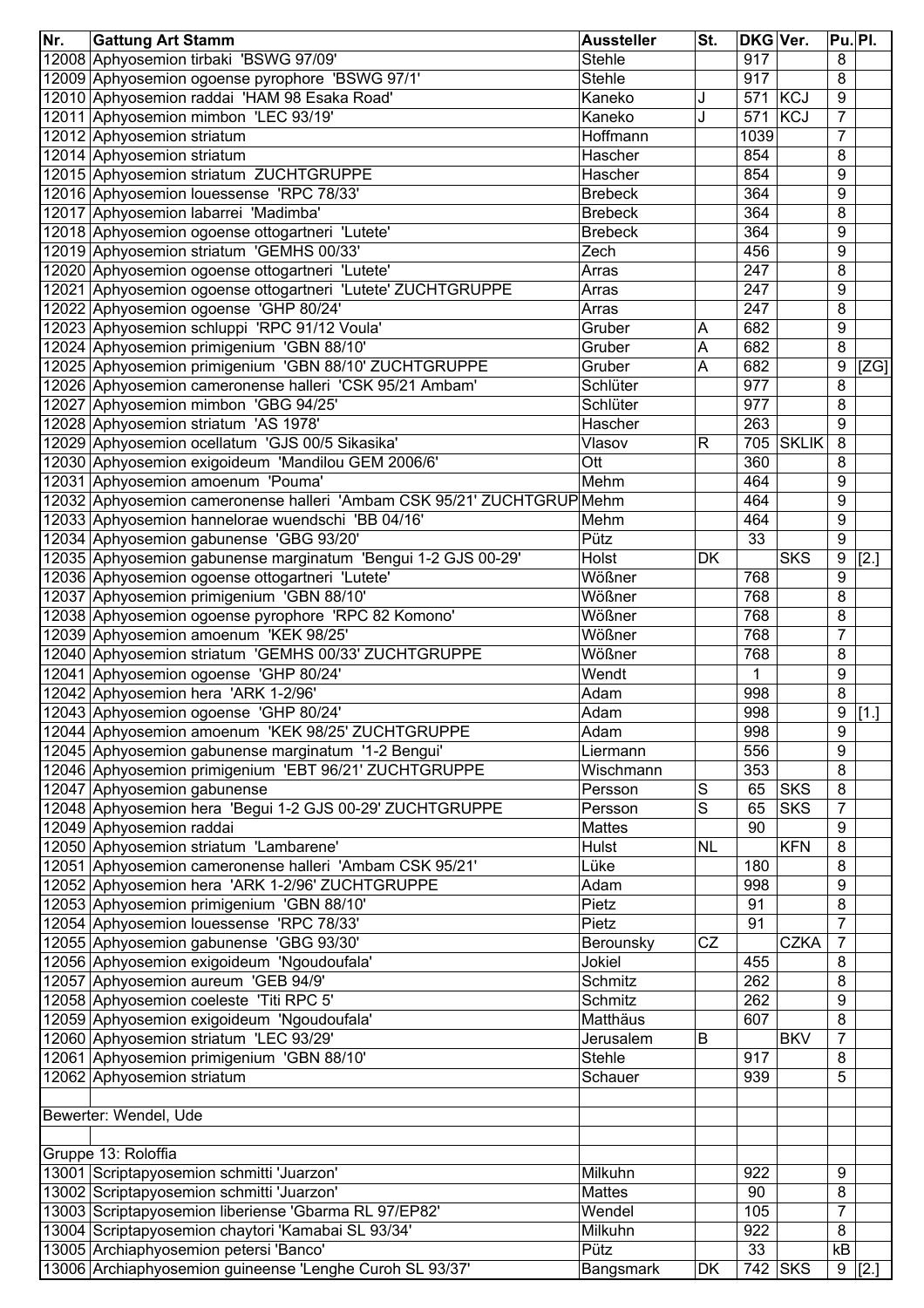| Nr.   | <b>Gattung Art Stamm</b>                                                 | <b>Aussteller</b> | St.       | <b>DKG Ver.</b> |            | <b>Pu. PI.</b> |      |
|-------|--------------------------------------------------------------------------|-------------------|-----------|-----------------|------------|----------------|------|
| 13007 | Scriptapyosemion geryi 'Sud Gaoual GCLR 06/12' ZUCHTGRUPPE               | Milkuhn           |           | 922             |            | 9              |      |
|       | 13008 Scriptapyosemion guignardi 'Gubi GM 97/13'                         | Milkuhn           |           | 922             |            | 7              |      |
|       | 13009 Scriptapyosemion liberiense 'AS calabaricus'                       | Milkuhn           |           | 922             |            | 8              |      |
|       | 13010 Scriptapyosemion cauveti 'GRCH 238 Siramoussaya'                   | Schmidt           |           | 431             |            | 8              |      |
|       | 13011 Archiaphyosemion maeseni 'Lola GRC 90/174'                         | Truckenbrodt      |           | 472             |            | kB             |      |
|       | 13012 Scriptapyosemion cauveti 'Siramoussaya GRCH 93/238'                | Truckenbrodt      |           | 472             |            | 9              | [3.] |
|       | 13013 Scriptapyosemion geryi 'CI07' ZUCHTGRUPPE                          | Truckenbrodt      |           | 472             |            | 9              |      |
|       | 13014 Callopanchax occidentalis 'Malai SL 03/11' ZUCHTGRUPPE             | Ulmke             |           | 362             |            | 9              | [ZG] |
|       | 13015 Scriptapyosemion chaytori 'Ngabu SL 93/24' ZUCHTGRUPPE             | Ulmke             |           | 362             |            | 9              |      |
|       | 13016 Scriptapyosemion brueningi 'Perie SL 89'                           | Zech              |           | 456             |            | $\overline{7}$ |      |
|       | 13017 Scriptapyosemion cauveti 'Barrage Loire Atlantique GRCH 93/239'    | Jankowski         |           | 12              |            | $\overline{7}$ |      |
|       | 13018 Scriptapyosemion cauveti 'Bar. Loire Atlantique GRCH 93/239' ZUCHT | Jankowski         |           | 12              |            | 8              |      |
|       | 13019 Archiaphyosemion maeseni 'Lola GRC 90/174'                         | Erler             |           | 1098            |            | 8              |      |
|       | 13020 Scriptapyosemion roloffi 'Brama Town SL89'                         | Erler             |           | 1098            |            | 7              |      |
|       |                                                                          | Erler             |           | 1098            |            | 8              |      |
|       | 13021 Scriptapyosemion spec. 'Lenghe Curoh SL 93/37'                     |                   |           | 1098            |            |                |      |
|       | 13022 Scriptapyosemion schmitti 'Juarzon'                                | Erler             |           |                 |            | 8              |      |
|       | 13023 Scriptapyosemion etzeli 'Lungi Lol SL 99/10'                       | Erler             |           | 1098            |            | 8              |      |
|       | 13024 Archiaphyosemion maeseni 'Lola GRC 90/174'                         | Gruber            | Α         | 682             |            | kB             |      |
|       | 13025 Scriptapyosemion geryi 'Kolente River Guineé CI2005'               | Tschuch           |           | 396             |            | 8              |      |
|       | 13026 Scriptapyosemion schmitti 'Juarzon'                                | Tschuch           |           | 396             |            | 8              |      |
|       | 13027 Scriptapyosemion chaytori 'Kamabai SL 93/34'                       | Tschuch           |           | 396             |            | 8              |      |
|       | 13028 Scriptapyosemion etzeli 'Lungi Lol SI 99/10'                       | Tschuch           |           | 396             |            | $\overline{7}$ |      |
|       | 13029 Scriptapyosemion brueningi 'Perie SL 89'                           | Tschuch           |           | 396             |            | $\overline{7}$ |      |
|       | 13030 Archiaphyosemion maeseni 'Lola GRC 90/174'                         | Tschuch           |           | 396             |            | 8              |      |
|       | 13031 Callopanchax occidentalis 'Koke GM 97/1'                           | Tschuch           |           | 396             |            | $\overline{7}$ |      |
|       | 13032 Callopanchax monroviae 'Paynesville L97'                           | Tschuch           |           | 396             |            | $\overline{7}$ |      |
|       | 13033 Archiaphyosemion guineense 'Leghe Curoh SL 93/37'                  | Bangsmark         | DK        | 742             | <b>SKS</b> | 9              | [1.] |
|       | 13034 Archiaphyosemion maeseni 'Lola GRC 90/174'                         | Bangsmark         | DK        | 742             | <b>SKS</b> | 8              |      |
|       | 13035 Scriptapyosemion bertholdi 'Victoria SL 93/51'                     | Bangsmark         | DK        | 742             | <b>SKS</b> | $\overline{7}$ |      |
|       | 13036 Scriptapyosemion cauveti 'Barrage Loire-Atlantique GRCH 93/239'    | Bangsmark         | DK        | 742             | <b>SKS</b> | $\overline{7}$ |      |
|       | 13037 Scriptapyosemion chaytori 'Kamabai SL 93/34'                       | Bangsmark         | DK        | 742             | <b>SKS</b> | 7              |      |
|       | 13038 Scriptapyosemion geryi 'Abuko'                                     | Bangsmark         | DK        | 742             | <b>SKS</b> | $\overline{7}$ |      |
|       | 13039 Scriptapyosemion geryi 'Rotain SL89'                               | Bangsmark         | DK        | 742             | <b>SKS</b> | $\overline{7}$ |      |
|       | 13040 Scriptapyosemion schmitti 'Juarzon'                                | Bangsmark         | DK        | 742             | <b>SKS</b> | 8              |      |
|       | 13041 Callopanchax occidentalis 'Malai SL 03/11' ZUCHTGRUPPE             | Bouwman           | <b>NL</b> |                 | <b>KFN</b> | 7              |      |
|       | 13042 Scriptapyosemion geryi 'Kolente River CI 2005 Guineé'              | Adam              |           | 998             |            | 7              |      |
|       | 13043 Scriptapyosemion geryi 'GCLR 06/02 Dandaya' ZUCHTGRUPPE            | Bouwman           | <b>NL</b> |                 | <b>KFN</b> | $\overline{7}$ |      |
|       | 13044 Scriptapyosemion liberiensis 'AS calabaricus'                      | Milkuhn           |           | 922             |            | $\overline{7}$ |      |
|       | 13045 Scriptapyosemion cauveti 'Siramousaya GRCH 93/238'                 | Truckenbrodt      |           | 472             |            |                |      |
|       | 13046 Scriptapyosemion geryi 'CI 2009'                                   | Milvertz          | <b>DK</b> |                 | <b>SKS</b> | $\overline{7}$ |      |
|       | 13047 Scriptapyosemion spec. 'Lenghe Curoh SL 93/37'                     | Tschuch           |           | 396             |            | $\overline{7}$ |      |
|       |                                                                          |                   |           |                 |            |                |      |
|       | 13048 Scriptapyosemion cauveti 'Kindia'                                  | Zakaria           |           | 633             |            | 7              |      |
|       |                                                                          |                   |           |                 |            |                |      |
|       | Bewerter: Etzel, Mehm                                                    |                   |           |                 |            |                |      |
|       |                                                                          |                   |           |                 |            |                |      |
|       | Gruppe 14: Hechtlinge                                                    |                   |           |                 |            |                |      |
|       | 14001 Epiplatys annulatus                                                | Wischmann         |           | 353             |            | 6              |      |
|       | 14002 Epiplatys dageti monroviae ZUCHTGRUPPE                             | Wischmann         |           | 353             |            | 7              |      |
|       | 14003 Aplocheilus lineatus                                               | Vespermann        |           | 167             |            | 8              |      |
|       | 14004 Epiplatys roloffi 'Senebou'                                        | Reuter            |           | 143             |            | 7              |      |
|       | 14005 Epiplatys roloffi 'Senebou' ZUCHTGRUPPE                            | Reuter            |           | 143             |            | 8              |      |
|       | 14006 Epiplatys singa 'Kinsuka' ZUCHTGRUPPE                              | Ulmke             |           | 362             |            | 6              |      |
|       | 14007 Epiplatys chaperi 'Angona'                                         | Hascher           |           | 854             |            | 8              |      |
|       | 14008 Epiplatys lamottei 'GRC 90/178 Koule'                              | Hascher           |           | 854             |            | $\overline{7}$ |      |
|       | 14009 Epiplatys olbrechtsi puetzi                                        | Pütz              |           | 33              |            | 9              | [3.] |
|       | 14010 Epiplatys annulatus 'Monroviae EP82'                               | Pütz              |           | 33              |            | $\overline{7}$ |      |
|       | 14011 Pachypanchax playfairii ZUCHTGRUPPE                                | Fink              |           | 71              |            | 8              |      |
|       | 14012 Aplocheilus lineatus ZUCHTGRUPPE                                   | Fink              |           | 71              |            | 8              |      |
|       | 14013 Epiplatys dageti monroviae 'EP 82 Harbel'                          | Jankowski         |           | 12              |            | 7              |      |
|       | 14014 Epiplatys dageti monroviae 'EP 82 Harbel' ZUCHTGRUPPE              | Jankowski         |           | 12              |            | kB             |      |
|       | 14015 Epiplatys lamottei 'Koule GRC 90/178' ZUCHTGRUPPE                  | Jankowski         |           | 12              |            | $\overline{7}$ |      |
|       | 14016 Epiplatys dageti monroviae ZUCHTGRUPPE                             | <b>Brenner</b>    |           | 218             |            | $\overline{7}$ |      |
|       | 14017 Aplocheilus lineatus ZUCHTGRUPPE                                   | <b>Brenner</b>    |           | 218             |            | 6              |      |
|       | 14018 Epiplatys lamottei 'GRC 90/178 Koule'                              | Neumann           |           | 237             |            | 8              |      |
|       |                                                                          |                   |           |                 |            |                |      |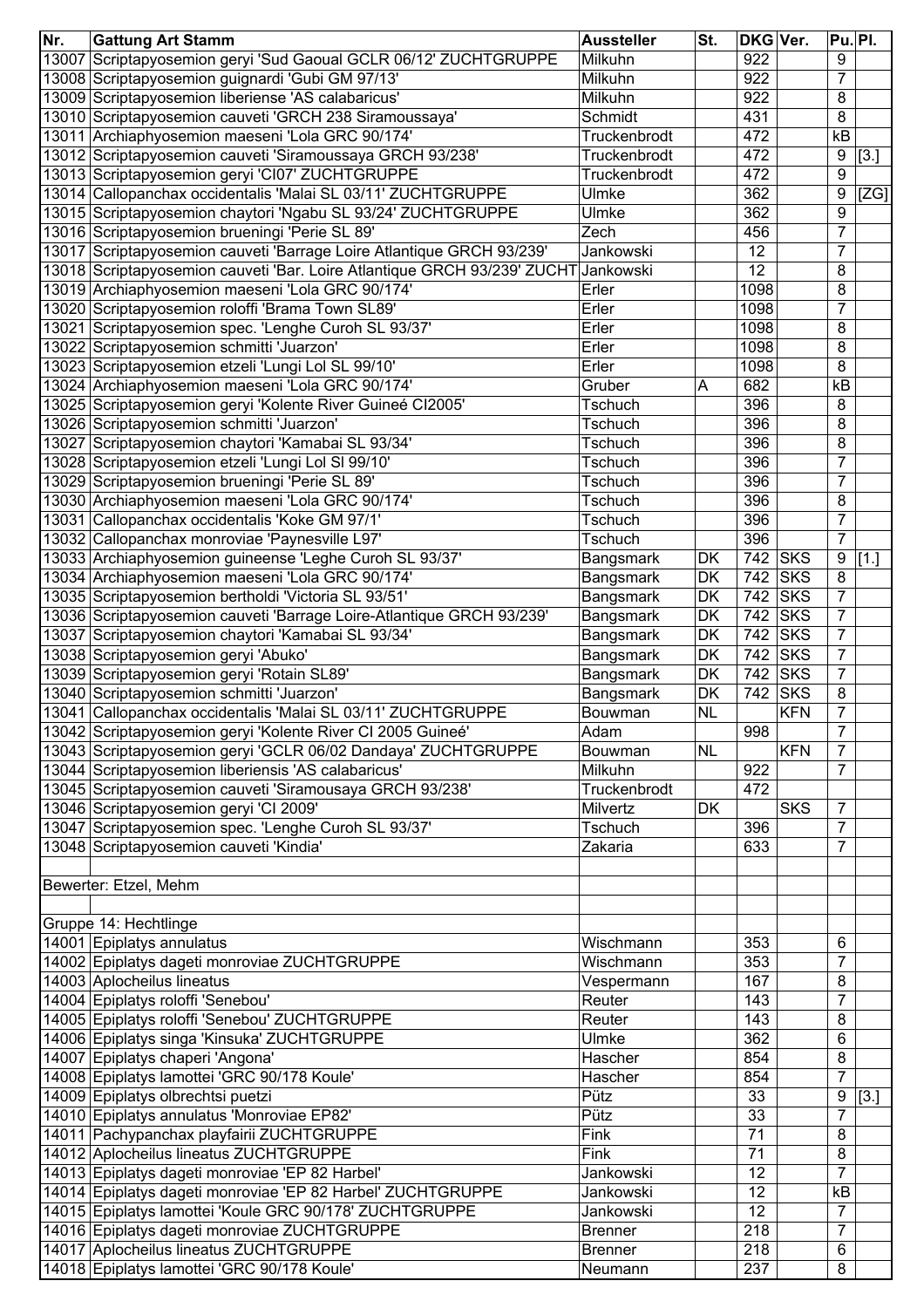| Nr. | <b>Gattung Art Stamm</b>                                  | <b>Aussteller</b> | St.       | DKG Ver. |             | Pu. Pl.        |        |
|-----|-----------------------------------------------------------|-------------------|-----------|----------|-------------|----------------|--------|
|     | 14019 Pachypanchax omalonotus 'Nossy Be' ZUCHTGRUPPE      | Neumann           |           | 237      |             | 9              | [ZG]   |
|     | 14020 Pachypanchax omalonotus                             | Hascher           |           | 263      |             | 9              | $[2.]$ |
|     | 14021 Pachypanchax omalonotus ZUCHTGRUPPE                 | Hascher           |           | 263      |             | $\overline{7}$ |        |
|     | 14022 Aplocheilus lineatus 'rot'                          | Hascher           |           | 263      |             | 8              |        |
|     | 14023 Aplocheilus lineatus 'gold' ZUCHTGRUPPE             | Friedrich         |           | 448      |             | 8              |        |
|     | 14024 Epiplatys huberi 'Mandilou GEM 2006/6'              | Ott               |           | 360      |             | $\overline{7}$ |        |
|     | 14025 Epiplatys spec. 'Gamba'                             | Ott               |           | 360      |             | 8              |        |
|     | 14026 Epiplatys olbrechtsi 'Tai'                          | Ott               |           | 360      |             | 8              |        |
|     | 14027 Epiplatys huberi 'Douengui GJS 00/22'               | Ott               |           | 360      |             | 7              |        |
|     | 14028 Epiplatys togolensis 'RT 18'                        | Ott               |           | 360      |             | 8              |        |
|     | 14029 Epiplatys dageti monroviae 'GF 06/7'                | Ott               |           | 360      |             | 7              |        |
|     | 14030 Epiplatys chevalieri 'Kinshasa CI 2001'             | Ott               |           | 360      |             | 8              |        |
|     | 14031 Epiplatys annulatus 'Fandie GRC 93/241'             | Vandersmissen B   |           | 67       | <b>AKFB</b> | 7              |        |
|     | 14032 Epiplatys annulatus 'Fandie GRC 93/241'             | Vandersmissen B   |           | 67       | <b>AKFB</b> | 6              |        |
|     | 14033 Epiplatys annulatus                                 | Holst             | DK        |          | <b>SKS</b>  | 8              |        |
|     | 14034 Epiplatys chaperi 'Angona' ZUCHTGRUPPE              | Wehrmann          |           | 923      |             | $\overline{7}$ |        |
|     | 14035 Pachypanchax omalonotus 'Nosy Bé' ZUCHTGRUPPE       | Wehrmann          |           | 923      |             | $\overline{7}$ |        |
|     | 14036 Epiplatys annulatus ZUCHTGRUPPE                     | Wehrmann          |           | 923      |             | 8              |        |
|     | 14037 Aplocheilus lineatus 'gold'                         | Adam              |           | 998      |             | 8              |        |
|     | 14038 Aplocheilus dayi 'Moragala 2007' F1                 | Adam              |           | 998      |             | $\overline{7}$ |        |
|     | 14039 Aplocheilus panchax 'HKK03 Myanmar'                 | Kemmling          |           | 625      |             | 8              |        |
|     | 14040 Aplocheilus panchax                                 | Kemmling          |           | 625      |             | 6              |        |
|     | 14041 Epiplatys annulatus 'Conakry'                       | Genzel            |           | 500      |             | 8              |        |
|     | 14042 Epiplatys zenkeri 'Bidou'                           | Genzel            |           | 500      |             | $\overline{7}$ |        |
|     | 14043 Epiplatys annulatus 'Dandaya GCLR 06/27'            | <b>Mattes</b>     |           | 90       |             | $\overline{7}$ |        |
|     | 14044 Epiplatys roloffi 'RL 99'                           | <b>Mattes</b>     |           | 90       |             | 9              | [1.]   |
|     | 14045 Epiplatys infrafasciatus rathkei 'Mile 11 COS 01/1' | <b>Mattes</b>     |           | 90       |             | 9              |        |
|     | 14046 Epiplatys spec. 'Gamba'                             | Lüke              |           | 180      |             | 8              |        |
|     | 14047 Epiplatys zimiensis 'Perie SL 89'                   | Lüke              |           | 180      |             | 8              |        |
|     | 14048 Epiplatys lamottei 'Salayea'                        | Schmitz           |           | 262      |             | $\overline{7}$ |        |
|     | 14049 Epiplatys lamottei 'Salayea' ZUCHTGRUPPE            | Schmitz           |           | 262      |             | 8              |        |
|     | 14050 Epiplatys chevalieri 'Kinshasa'                     | Schmitz           |           | 262      |             | 8              |        |
|     | 14051 Pachypanchax playfairii                             | van Zelst         | <b>NL</b> |          | <b>KFN</b>  | $\overline{7}$ |        |
|     | 14052 Epiplatys dageti monroviae 'Harbel EP 82'           | Jerusalem         | B         |          | <b>BKV</b>  | $\overline{7}$ |        |
|     | 14053 Epiplatys roloffi 'RL99'                            | Ott               |           | 360      |             | $\overline{7}$ |        |
|     | 14054 Epiplatys annulatus 'Monrovia'                      | <b>Barske</b>     |           | 686      |             | $\overline{9}$ |        |
|     |                                                           |                   |           |          |             |                |        |
|     | Bewerter: Romand, Anita Persson                           |                   |           |          |             |                |        |
|     |                                                           |                   |           |          |             |                |        |
|     | Gruppe 15: Leuchtaugenfische                              |                   |           |          |             |                |        |
|     | 15001 Rhexipanchax nimbaensis ZUCHTGRUPPE                 | <b>Bayer</b>      |           | 48       |             | 8              |        |
|     | 15002 Rhexipanchax nimbaensis                             | <b>Bayer</b>      |           | 48       |             | 7              |        |
|     | 15003 Lacustricola vitschumbaensis 'Lake Kijanebalola 08' | Bayer             |           | 48       |             | 8              |        |
|     | 15005 Hypsopanchax modestus                               | <b>Bayer</b>      |           | 48       |             | 9              | $[3.]$ |
|     | 15006 Hypsopanchax modestus ZUCHTGRUPPE                   | <b>Bayer</b>      |           | 48       |             | 8              |        |
|     | 15007 Procatopus aberrans ZUCHTGRUPPE                     | <b>Bayer</b>      |           | 48       |             | 8              |        |
|     | 15008 Plataplochilus ngaensis                             | <b>Bayer</b>      |           | 48       |             | 9              | $[1.]$ |
|     | 15009 Plataplochilus spec. 'GEM 07'                       | <b>Bayer</b>      |           | 48       |             | 8              |        |
|     | 15010 Plataplochilus miltotaenia 'GEM 06'                 | <b>Bayer</b>      |           | 48       |             | 8              |        |
|     | 15011 Procatopus similis 'Nigeria 08'                     | <b>Bayer</b>      |           | 48       |             | 8              |        |
|     | 15012 Procatopus similis 'Kumba GPE 90'                   | Pütz              |           | 33       |             | $\overline{7}$ |        |
|     | 15013 Adamas spec. 'AVD 2007/2'                           | Ott               |           | 360      |             | 8              |        |
|     | 15014 Aplocheilichthys scheeli                            | <b>Baus</b>       |           | 294      |             | $\bf 8$        |        |
|     | 15015 Aplocheilichthys scheeli                            | <b>Baus</b>       |           | 294      |             | 8              |        |
|     | 15016 Aplocheilichthys scheeli ZUCHTGRUPPE                | <b>Baus</b>       |           | 294      |             | $\, 8$         |        |
|     | 15017 Hypsopanchax modestus                               | Wischmann         |           | 353      |             | $\overline{7}$ |        |
|     | 15018 Lacustricola kassenjiensis 'Paraa north UGR 99-5'   | Persson           | S         | 65       | <b>SKS</b>  | 8              |        |
|     | 15019 Lacustricola pumilus 'Burundi CI 2008' ZUCHTGRUPPE  | Persson           | S         | 65       | <b>SKS</b>  | 9              | [ZG]   |
|     | 15020 Oryzias melastigmus ZUCHTGRUPPE                     | Persson           | S         | 65       | <b>SKS</b>  | $\, 8$         |        |
|     | 15021 Oryzias spec. 'Nanning Nanwu Road ZYL 2005'         | Persson           | S         | 65       | <b>SKS</b>  | 8              |        |
|     | 15022 Xenopoecilus sarasinorum                            | Persson           | S         | 65       | <b>SKS</b>  | 9              | [2.]   |
|     | 15023 Poropanchax normani                                 | Milvertz          | <b>DK</b> |          | <b>SKS</b>  | $\overline{7}$ |        |
|     |                                                           |                   |           |          |             |                |        |
|     | Bewerter: Berkenkamp, Sladkowski                          |                   |           |          |             |                |        |
|     |                                                           |                   |           |          |             |                |        |